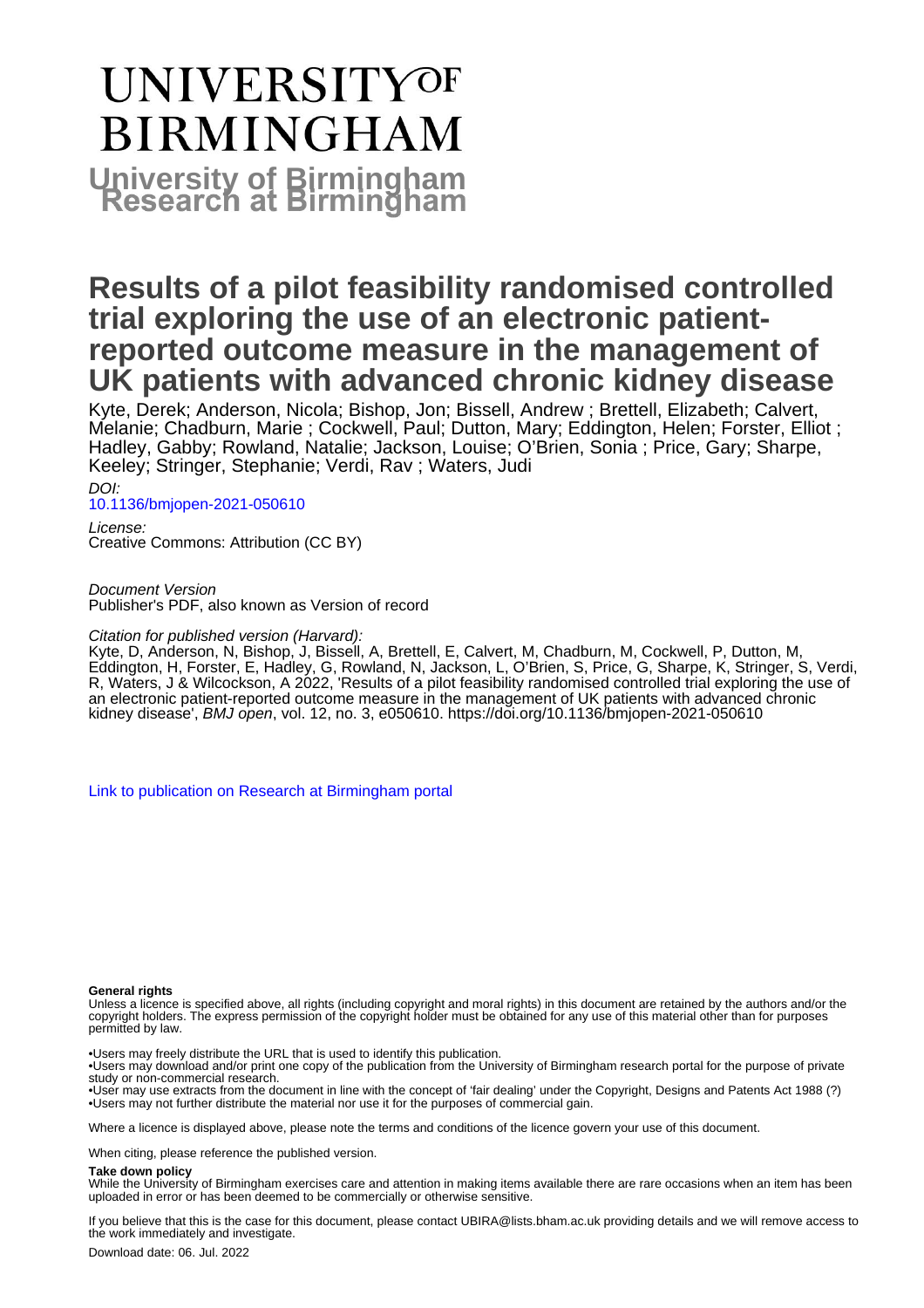## **BMJ Open Results of a pilot feasibility randomised controlled trial exploring the use of an electronic patient-reported outcome measure in the management of UK patients with advanced chronic kidney disease**

Derek Kyte  $\bullet$ , <sup>1,2</sup> Nicola Anderson, <sup>2,3</sup> Jon Bishop, <sup>4</sup> Andrew Bissell, <sup>5</sup> ElizabethBrettell,<sup>4</sup> Melanie Calvert  $\bullet$ , <sup>2,6,7,8,9</sup> Marie Chadburn  $\bullet$ , <sup>4</sup> Paul Cockwell,<sup>3</sup> Mary Dutton,<sup>3</sup> Helen Eddington,<sup>3</sup> Elliot Forster,<sup>3</sup> Gabby Hadley,<sup>3</sup> Natalie J Ives,<sup>4</sup> LouiseJ Jackson (D, <sup>10</sup> Sonia O'Brien,<sup>5</sup> Gary Price,<sup>5</sup> Keeley Sharpe,<sup>5</sup> Stephanie Stringer,<sup>3</sup> Rav Verdi,<sup>5</sup> Judi Waters,<sup>5</sup> Adrian Wilcockson<sup>4</sup>

#### ABSTRACT

**To cite:** Kyte D, Anderson N, Bishop J, *et al*. Results of a pilot feasibility randomised controlled trial exploring the use of an electronic patientreported outcome measure in the management of UK patients with advanced chronic kidney disease. *BMJ Open* 2022;12:e050610. doi:10.1136/ bmjopen-2021-050610

► Prepublication history and additional supplemental material for this paper are available online. To view these files, please visit the journal online [\(http://dx.doi.org/10.1136/](http://dx.doi.org/10.1136/bmjopen-2021-050610) [bmjopen-2021-050610](http://dx.doi.org/10.1136/bmjopen-2021-050610)).

Received 24 February 2021 Accepted 18 February 2022



© Author(s) (or their employer(s)) 2022. Re-use permitted under CC BY. Published by BMJ.

For numbered affiliations see end of article.

Correspondence to Dr Derek Kyte; d.kyte@worc.ac.uk

Objectives The use of routine remote follow-up of patients with chronic kidney disease (CKD) is increasing exponentially. It has been suggested that online electronic patient-reported outcome measures (ePROMs) could be used in parallel, to facilitate real-time symptom monitoring aimed at improving outcomes. We tested the feasibility of this approach in a pilot trial of ePROM symptom monitoring versus usual care in patients with advanced CKD not on dialysis.

Design A 12-month, parallel, pilot randomised controlled trial (RCT) and qualitative substudy.

Setting and participants Queen Elizabeth Hospital Birmingham, UK. Adult patients with advanced CKD (estimated glomerular filtration rate ≥6 and ≤15 mL/  $min/1.73$   $m^2$ , or a projected risk of progression to kidney failure within 2 years ≥20%).

Intervention Monthly online ePROM symptom reporting, including automated feedback of tailored selfmanagement advice and triggered clinical notifications in the advent of severe symptoms. Real-time ePROM data were made available to the clinical team via the electronic medical record.

**Outcomes** Feasibility (recruitment and retention rates, and acceptability/adherence to the ePROM intervention). Health-related quality of life, clinical data (eg, measures of kidney function, kidney failure, hospitalisation, death) and healthcare utilisation.

Results 52 patients were randomised (31% of approached). Case report form returns were high (99.5%), as was retention (96%). Overall, 73% of expected ePROM questionnaires were received. Intervention adherence was high beyond 90 days (74%) and 180 days (65%); but dropped beyond 270 days (46%). Qualitative interviews supported proof of concept and intervention acceptability, but highlighted necessary changes aimed at enhancing overall functionality/scalability of the ePROM system. Limitations Small sample size.

#### Strengths and limitations of this study

- $\blacktriangleright$  This is the first study to examine the feasibility of a clinical trial of electronic patient-reported outcome measures (ePROM) use in a UK chronic kidney disease (CKD) population.
- $\blacktriangleright$  Development of the study design was overseen by a patient advisory group, which included people with lived experience of CKD.
- ► The ePROM intervention was configured to allow real-time integration of participant's symptom data within the electronic medical record.
- ► As this was a pilot study, no inferences can be made about the intervention's therapeutic efficacy.
- ► Our findings will help guide the design of a future randomised controlled trial aimed at exploring efficacy and cost-effectiveness.

Conclusions This pilot trial demonstrates that patients are willing to be randomised to a trial assessing ePROM symptom monitoring. The intervention was considered acceptable; though measures to improve longer-term engagement are needed. A full-scale RCT is considered feasible.

Trial registration number <ISRCTN12669006>and the UK NIHR Portfolio (CPMS ID: 36497).

#### **BACKGROUND**

Patients with advanced chronic kidney disease (CKD) commonly have a high symptom burden; increasingly so as they progress towards kidney failure.<sup>1</sup> <sup>2</sup> Uncontrolled symptomology can be a particular source of

**BMI**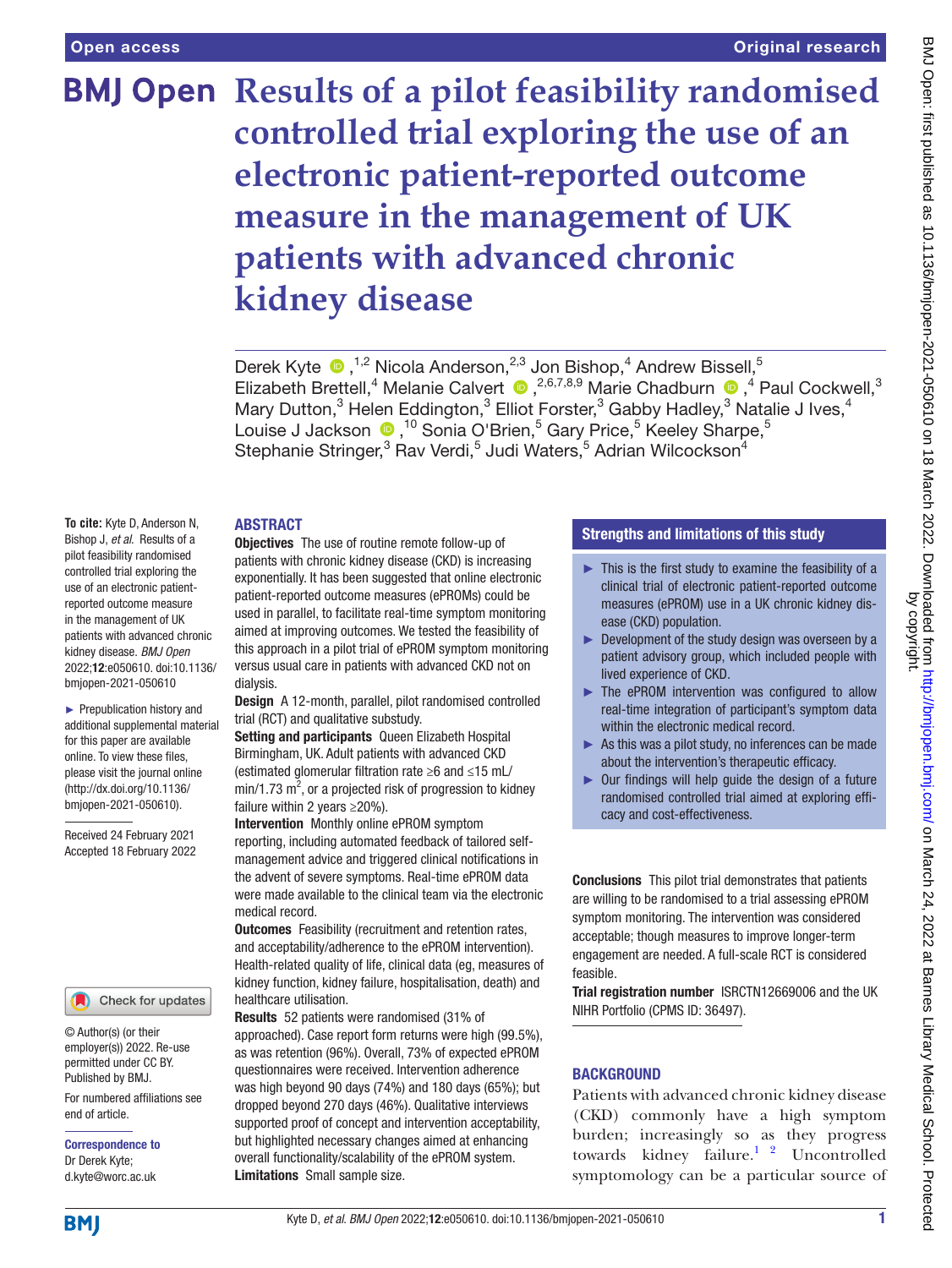anxiety and can have a detrimental impact on patient's health-related quality of life and outcomes.<sup>1–3</sup>

Timely detection of symptomatic deterioration is a key component of effective disease management during this period.<sup>3</sup> It can be challenging, however, to identify an unexpected decline in kidney function between scheduled clinic appointments, unless a patient self-refers. Unfortunately, some patients self-refer too late because they have difficulty identifying the point at which they may require assistance. Without prompt recognition of advanced symptoms, such patients are at high risk of severe illness, emergency hospitalisation, progression to unplanned kidney replacement therapy and significantly poorer long-term outcomes, including increased mortality. [4–6](#page-12-2)

Routine systematic capture of symptom data using electronic patient-reported outcome measure (ePROM) measures has been suggested as a low-cost method of supporting symptom monitoring and control. $7$  ePROM platforms provide patients with access to short online questionnaires that allow them to share self-reported symptom data with their clinical team, often in real time, to help guide care.<sup>[8](#page-13-1)</sup> Systems may be configured to provide patients with tailored self-management advice and to trigger clinical notifications in the advent of sudden deterioration and/or severe symptomology. $9-11$ 

In studies involving patients with cancer, ePROM symptom monitoring is associated with enhanced patient– clinician communication; improved patient education and self-efficacy; better symptom control; earlier detection of adverse events; improved patient quality of life; reduced use of accident and emergency services; fewer inpatient hospital episodes; and improved survival; even for 'computer-inexperienced' patients.<sup>9–17</sup>

The efficacy of ePROM symptom monitoring for patients with advanced CKD, has not been investigated within a randomised controlled trial (RCT); nor has the feasibility of undertaking such a trial been established. This single-centre pilot study aimed to assess the feasibility of undertaking a RCT investigating the use of monthly ePROM reporting compared with usual care in patients with advanced CKD not on dialysis.

#### **METHODS**

#### Reporting

This study is reported in accordance with the Consolidated Standards of Reporting Trials checklist for reporting a pilot/feasibility trial.<sup>18</sup>

#### Study design

RePROM (Renal ePROM) was a single-centre, open-label, two-arm randomised controlled pilot/feasibility trial and qualitative substudy.The trial was registered with ISRCTN (ISRCTN12669006) and the UK NIHR Portfolio (CPMS ID:  $36497$ ; and the protocol has been published.<sup>19</sup>

#### Study changes

Owing to changes in clinical practice at the host research site, made in response to the COVID-19 pandemic,

the study received approval from the Health Research Authority for early closure of follow-up (2 April 2020). This meant that follow-up was truncated for some participants and that recruitment of healthcare professionals (HCPs) to the qualitative substudy had to be suspended.

#### Study setting

The trial was undertaken within the Birmingham Clinical Trials Unit (BCTU) and Centre for Patient-Reported Outcomes Research at the University of Birmingham and the Queen Elizabeth Hospital Birmingham (QEHB) within the UK National Health Service (NHS) University Hospitals Birmingham Foundation Trust.

#### Patient and public involvement

Development of the study design was informed by a series of meetings held with our Patient Advisory Group (AB, SO'B, GP, KS, RV and JW), established in 2016, which included people with lived experience of CKD. Members were also involved in the ePROM intervention codesign group<sup>20</sup> and trial management group.

#### Study oversight

An independent steering committee was convened to provide guidance to the trial management group and to review feasibility data during the trial.

#### Study population

Eligible participants were adult  $(≥18$  years old) patients under the care of the kidney services at QEHB, who met the trial definition of advanced CKD (estimated glomerular filtration rate (eGFR) ≥6 and ≤15 mL/min/1.73 m<sup>2</sup>, or a projected risk of progression to kidney failure within 2 years  $\geq 20\%$  using the four-variable Tangri renal risk equation $^{21}$ ). Participants were excluded if they met any of the following criteria: patients unwilling to use the ePROM intervention; patients who, in the opinion of the consenting professional, could not speak, read or write English sufficiently well to complete the ePROM unaided; an episode of acute kidney injury (defined in accordance with international guidelines)<sup>22</sup> within the last 3 months; patients meeting the trial definition of kidney failure (receiving dialysis, or scheduled to start, in the next 2 weeks, had received (or had a scheduled date to receive) a kidney transplant; or an eGFR  $\leq$ 5 mL/min/1.73 m<sup>2</sup>); patients with a terminal illness that, in the opinion of the clinician assessing eligibility, was likely to lead to the death of the patient within 6 months of starting participation in the study.

#### Recruitment and randomisation

Members of the kidney research team at QEHB screened for potentially eligible study participants using the inclusion/exclusion criteria. Those considered eligible were provided with a patient information sheet and given the opportunity to consider participation. For patients wishing to take part in the pilot trial (and optional qualitative substudy), consent, enrolment and baseline data collection was conducted face to face in clinic. Randomisation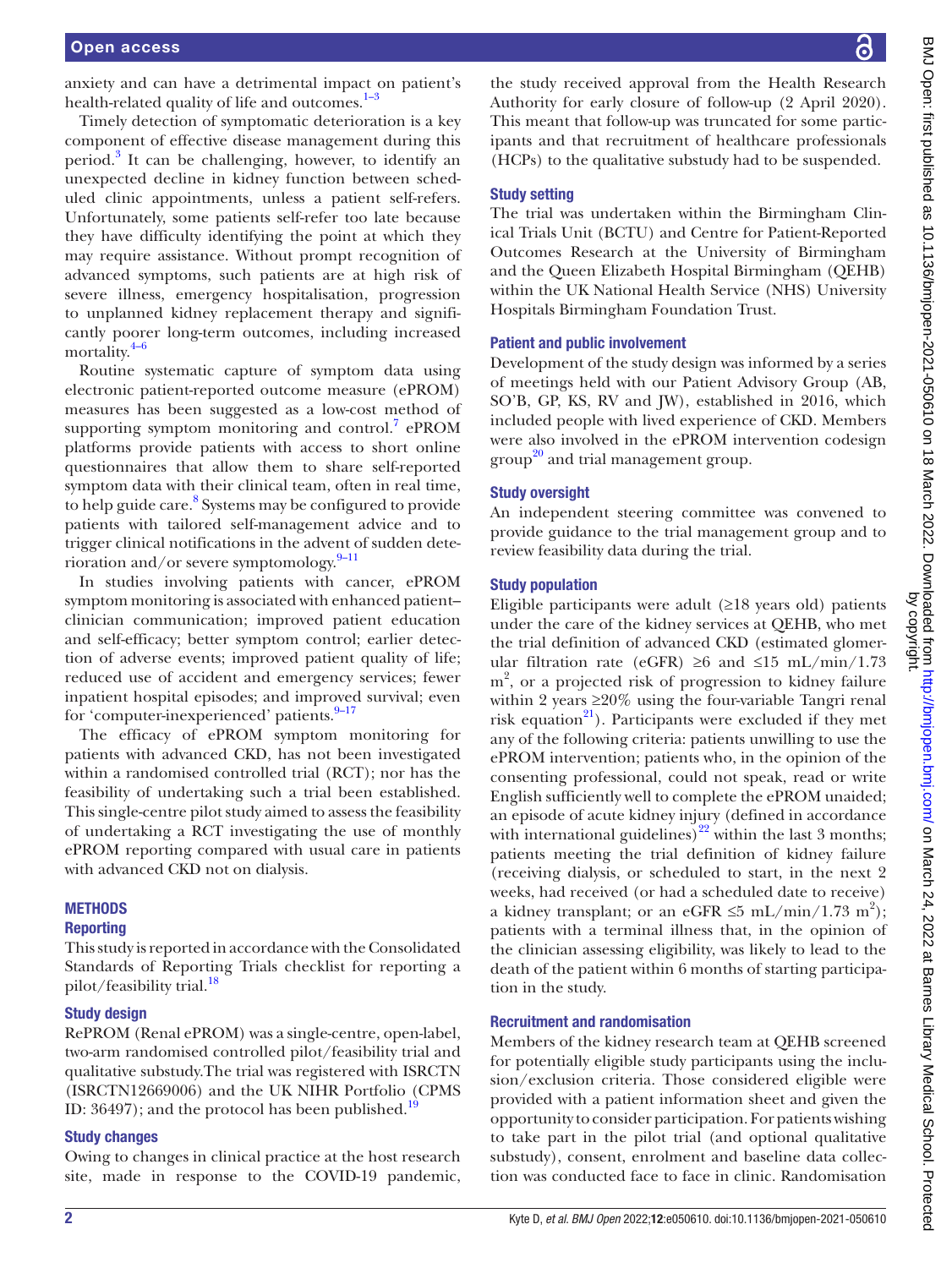was provided via a web-based system developed by BCTU. Participants were randomised at the level of the individual in a 1:1 ratio to usual care (control arm) or usual care supplemented with monthly online symptom reporting using the ePROM system (experimental arm). Minimisation was used to achieve balance between: 2-year risk of progression to kidney failure  $\langle \langle 40\%, \text{ vs } \geq 40\% \rangle$ , based on the four-variable Tangri renal risk equation<sup>[21](#page-13-6)</sup>); self-reported computer experience (regular use of a computer, tablet or smartphone at least weekly, vs less than weekly); and patient-reported ethnicity ('white' vs 'non-white').

#### Intervention

Participants allocated to the ePROM intervention arm were asked to complete and submit monthly symptom questionnaires using an online system and received an automated reminder to do so. In addition, patients were allowed to submit any number of additional 'ad hoc' questionnaires at any time outside of the scheduled monthly reporting dates. Development and functionality of the ePROM system has been described in detail elsewhere. $20$ In summary, on questionnaire submission, automated self-management advice was provided to patients based on their responses; questionnaire data was integrated into the QEHB electronic medical record and made available to HCPs in real time; and a system algorithm triggered an automated notification which was sent to both the patient and the clinical team in the event of a severe and current symptom report. Participants allocated to the control arm received usual care. It was not possible to blind clinicians or participants due to the nature of the intervention.

#### **Outcomes**

As this was a pilot trial there was no single primary outcome measure. The primary aims of the study were to pilot the trial protocol and assess the feasibility of undertaking a full-scale RCT exploring the use of ePROMs in the management of advanced CKD. The feasibility outcomes included the following: the proportion of eligible participants approached to take part in the trial; the proportion of eligible participants who took part in the trial; recruitment rate: the proportion of participants randomised/screened; the proportion of participants randomised/approached; the proportion of participants who completed the trial (retention); and the proportion of participants who adhered to the ePROM intervention.

This pilot trial was not powered to detect differences in outcome measures, but provided an opportunity to ensure that there were no issues with completion of the outcome data and proposed outcome measures for the main RCT. The following outcome data were collected:

Health-related quality of life, using the paper version of the EuroQol five-dimension, five-level, questionnaire (EQ-5D-5L). The EQ-5D-5L is a reliable/ validated generic measure of health status/utility commonly used internationally in cost-effectiveness and ePROM research.<sup>[10 23](#page-13-8)</sup>

- ► Clinical data, including serum creatinine, calcium, phosphate, bicarbonate, albumin, eGFR, albumin-tocreatinine ratio, blood pressure and, for participants with diabetes: glucose and glycated haemoglobin.
- ► Event data: progression to kidney failure, contacts with HCPs in secondary care (outpatient clinics and accident and emergency), inpatient hospitalisation, death.
- ► Additional healthcare resource use data was also collected at each study visit.

All data were collected at baseline and 3, 6, 9 and 12 months (assessment window ±3 weeks).

#### Sample size

As this was a pilot trial, no formal sample size calculation was performed. Following recommendations for pilot studies, 30 patients or more are typically required to obtain estimates of the parameters needed for sample size estimation.<sup>24 25</sup> To allow for a 10% drop-out and lost to follow-up, this pilot trial aimed to recruit at least 33 participants in each group, a total of 66 participants. This would allow the recruitment and retention rates to be estimated with 95% CI maximum widths of 20% and 25%, respectively.

#### Statistical analysis

Analysis of feasibility and clinical outcomes was based on all participants screened and recruited. For each binary outcome, the number and percentage are reported along with an exact binomial 95% CI. Estimates of differences between groups are presented as relative risks obtained from log-binomial regression models. These estimates were unadjusted due to the low number of observed events. For continuous outcomes, the means and 95% CIs are reported. Estimates of differences between groups are presented as differences in means adjusted for minimisation variables and, for longitudinal outcomes, the corresponding baseline values. All estimates of differences are presented with 95% CIs. No p values are reported as no hypothesis testing was performed. Analysis was conducted using SPSS software, V.26 (IBM) and SAS software, V.9.4 (SAS Institute). Participants were analysed in the intervention group to which they were randomised, and all participants were included whether or not they received the allocated intervention (intention to treat). The study dataset and statistical analysis plan are available on request.

#### Qualitative substudy

The qualitative substudy aimed to explore patient and HCP thoughts/experiences regarding the RePROM trial processes and intervention. Semistructured interviews were conducted by the lead author according to predefined topic guides [\(online supplemental appendix\)](https://dx.doi.org/10.1136/bmjopen-2021-050610), but there was sufficient scope to explore novel themes where appropriate. All interviews were digitally recorded, professionally transcribed and the transcripts anonymised. Transcript data were entered into a specialist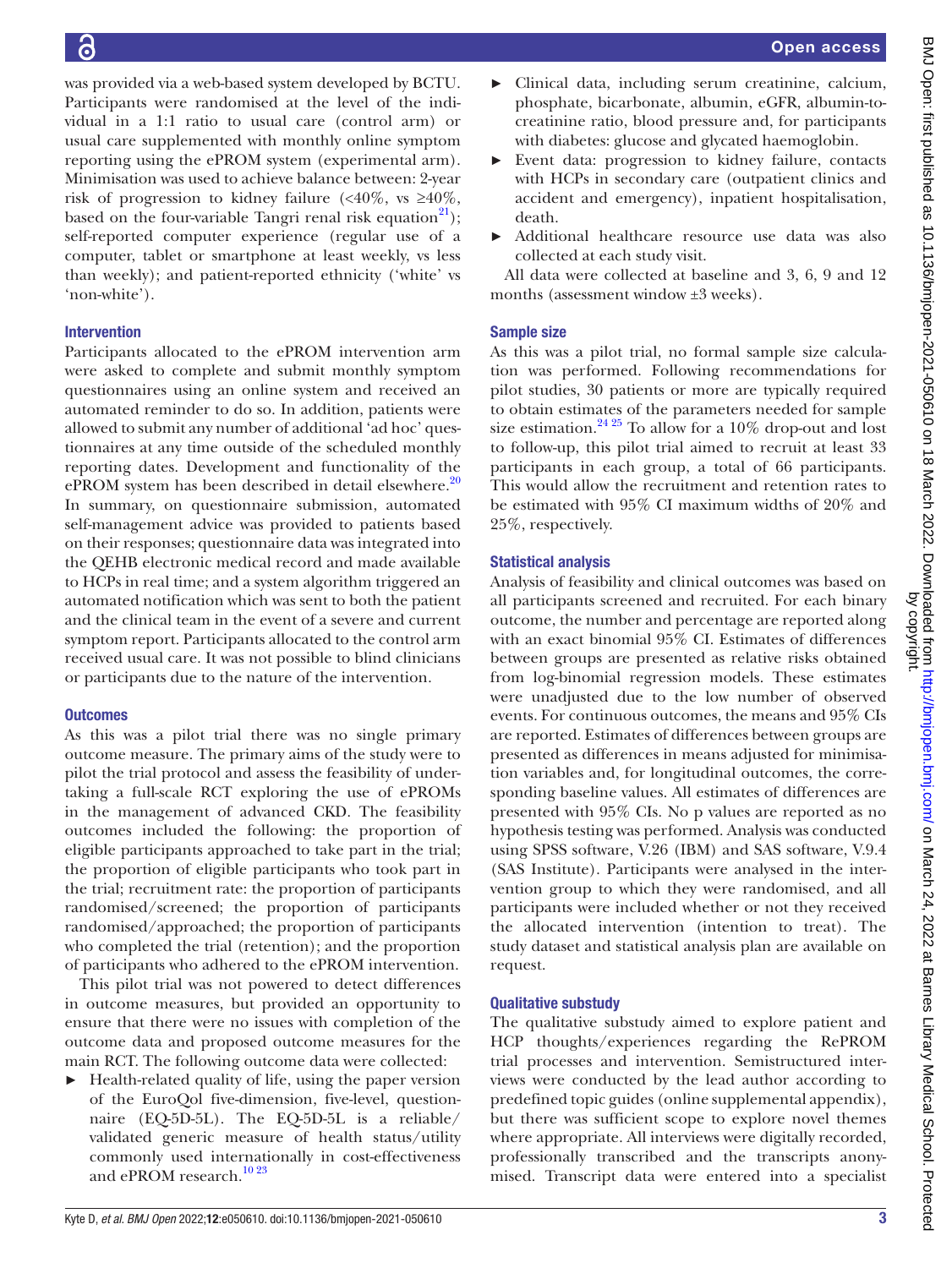

<span id="page-4-0"></span>Figure 1 Flow of participants through the trial. CKD, chronic kidney disease; ePRO, electronic patient-reported outcome.

software package (Dedoose, V.8.3.35) to aid organisation and analysis of the data. All data were analysed by the lead author using conventional content analysis.<sup>[26](#page-13-10)</sup> Interview transcripts were examined in depth by DK, prior to first cycle coding, in which content was coded around positive and negative perceptions regarding the intervention, as well as suggested system changes.

#### RESULTS

#### Patients and follow-up

Recruitment was conducted at QEHB over 12 months from October 2019. The last follow-up was conducted in April 2020, which was truncated for 14 participants due to the COVID-19 pandemic. In total, 721 patients were screened, of which 452 (63%, 95% CI 59% to 66%) were eligible, and 166 were approached to take part in the trial  $(37\% \text{ of eligible}, 95\% \text{ CI} 32\% \text{ to } 41\%)$ . Fifty-two patients were randomised ([figure](#page-4-0) 1) (consent rate (of approached)= $31\%$ ,  $95\%$  CI  $24\%$  to  $39\%$ ; consent rate (of eligible)=12%, 95% CI 9% to 15%), representing 79% of the recruitment target sample size (recruitment rate (of approached)=31%, 95% CI 24% to 39%; recruitment rate (of screened)=7%, 95% CI 5% to 9%; average monthly recruitment rate=4.3). The minimisation algorithm provided appropriate balance over 2-year risk of progression to kidney failure, however an error in the algorithm led to an imbalance in patient-reported ethnicity between groups. All participants self-reported as regular computer users.

Average follow-up was 8.0 months (SD 3.8). In total, n=2 patients withdrew from the trial during follow-up after moving geographical region (both withdrew from the intervention and one from all follow-up) (retention=96%, 95% CI 87% to 100%). During the study, n=17 patients met the trial definition of kidney failure (the

study protocol mandated exit at this point) and there was n=1 death. No patients were excluded from the analysis. Case report form return rates were excellent throughout (99.5% of all expected forms received) [\(online supple](https://dx.doi.org/10.1136/bmjopen-2021-050610)[mental table S1](https://dx.doi.org/10.1136/bmjopen-2021-050610)).

The main reason for non-approach of screened and eligible individuals was that patients had not registered to use the existing hospital patient portal 'MyHealth' (90% of those not approached). For patients that were approached, but who were not willing to take part, reported reasons included: 'no internet access/computer inexperienced' (45%); 'not interested in research' (22%); 'too burdensome (completing ePROMs)'  $(11\%)$ ; 'too burdensome (general)'  $(11\%)$ ; 'issues with myHealth patient portal sign-up' (9%); 'unwell/healthrelated reasons' (2%); 'too burdensome (travel/trial visits)'  $(2\%)$ .

The average age of participants was 57 years (range 25–86), 29% were female, 37% reported 'non-white' ethnicity, 96% reported secondary level education or greater and 100% reported regular use of a computer, tablet or smartphone at least weekly. Mean baseline eGFR was 15.2, the average 2-year Tangri risk of progression to kidney failure was 43%, and the average EQ-5D index was 0.74 [\(table](#page-5-0) 1).

#### ePROM intervention adherence and reporting patterns

Overall, 73% (95% CI 67% to 79%) of expected ePROM questionnaires were received during the trial [\(table](#page-7-0) 2). However, only 31% (95% CI 25% to 37%) were received within our a priori agreed compliance window (72-hours either side of the scheduled reminder date). Patients submitted 98 'ad hoc' questionnaires outside of this compliance window: an average of four per participant. Compliance over time was good, with a high proportion of participants submitting at least one scheduled questionnaire beyond 90 days postrandomisation (74%, 95% CI 52% to 90%) and after 180 days (65%, 95% CI 41% to 85%) but this proportion dropped beyond 270 days (46%, 95% CI 19% to 75%).

Patients reported 579 symptoms, the most prevalent of which included fatigue, shortness of breath, itchy/dry skin and pain ([table](#page-8-0) 3, n=20 patients reported symptoms during the trial, n=4 did not report any symptoms). Most symptoms reported were mild (60%). There were 16 severe and current symptom reports (across 13 questionnaires), generated by 5 patients, representing 3% of the total number of symptoms reported across the trial (for full details around system notifications see [online supple](https://dx.doi.org/10.1136/bmjopen-2021-050610)[mental tables S2-S4\)](https://dx.doi.org/10.1136/bmjopen-2021-050610). The symptoms driving these notifications were itchy/dry skin (37% of notifications), fatigue (25%), shortness of breath (13%), pain (13%), difficulty sleeping  $(6\%)$  and ankle swelling  $(6\%)$ . The median time taken by staff to resolve patient notifications was 10 min (IQR 6.5–22.5) and actions included: 'telephone counselling about symptom management' (78%); and 'brought clinic appointment forwards' (22%); 'imaging/test orders' (22%); 'medication initiation/change' (11%);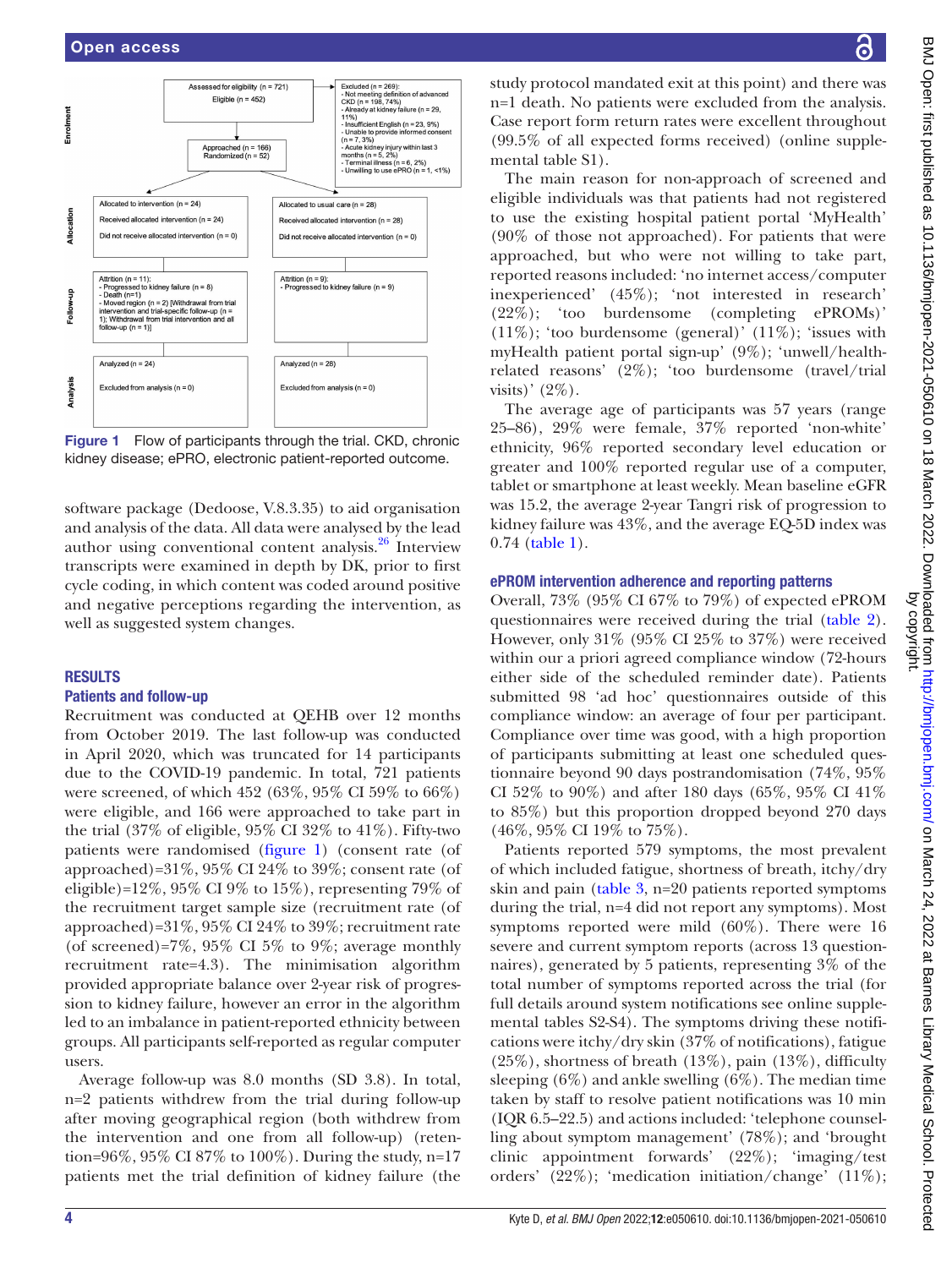<span id="page-5-0"></span>

| <b>Baseline characteristics</b><br>Table 1                                                                   |                                          |                               |                            |
|--------------------------------------------------------------------------------------------------------------|------------------------------------------|-------------------------------|----------------------------|
|                                                                                                              | <b>Monthly ePROM reports</b><br>$(N=24)$ | <b>Usual care</b><br>$(N=28)$ | <b>Overall</b><br>$(N=52)$ |
| Minimisation variables                                                                                       |                                          |                               |                            |
| Risk progression<br>$<$ 40%                                                                                  | 11 (46%)                                 | 14 (50%)                      | 25 (48%)                   |
| ≥40%                                                                                                         | 13 (54%)                                 | 14 (50%)                      | 27 (52%)                   |
| 'Yes'<br>Self-reported computer                                                                              | 24 (100%)                                | 28 (100%)                     | 52 (100%)                  |
| experience*<br>'No'                                                                                          | $0(0\%)$                                 | $0(0\%)$                      | $0(0\%)$                   |
| 'White'<br>Ethnicity                                                                                         | 18 (75%)                                 | 15 (54%)                      | 33 (63%)                   |
| 'Non-white'                                                                                                  | 6(25%)                                   | 13 (46%)                      | 19 (37%)                   |
| Demographic and other baseline variables                                                                     |                                          |                               |                            |
| Mean (95% CI)<br>Age, years                                                                                  | 58 (51 to 65)                            | 56 (50 to 61)                 | 57 (52 to 61)              |
| Gender<br>Female                                                                                             | 7 (29%)                                  | 8 (29%)                       | 15 (29%)                   |
| Male                                                                                                         | 17 (71%)                                 | 20 (71%)                      | 37 (71%)                   |
| Highest level of<br>Higher education (eg,<br>education<br>Bachelors/Masters/<br>Professional degree/<br>PhD) | 9(38%)                                   | 9(32%)                        | 18 (35%)                   |
| Further education (eg,<br>A-Levels/Vocational<br>training)                                                   | 9(38%)                                   | 7 (25%)                       | 16 (31%)                   |
| Secondary education<br>(eg, GCSEs/O-levels)                                                                  | 6 (25%)                                  | 10 (36%)                      | 16 (31%)                   |
| Primary education                                                                                            | $0(0\%)$                                 | $0(0\%)$                      | $0(0\%)$                   |
| No qualifications                                                                                            | $0(0\%)$                                 | 2(7%)                         | 2(4%)                      |
| Not known                                                                                                    | $0(0\%)$                                 | $0(0\%)$                      | $0(0\%)$                   |
| <b>Baseline medical</b><br>Hypertension                                                                      | 17 (71%)                                 | 25 (89%)                      | 42 (81%)                   |
| history<br><b>Atrial fibrillation</b>                                                                        | 1(4%)                                    | 1(4%)                         | 2(4%)                      |
| <b>Ischaemic heart</b><br>disease                                                                            | 2(8%)                                    | 4(14%)                        | 6 (12%)                    |
| Peripheral vascular<br>disease                                                                               | $0(0\%)$                                 | 3(11%)                        | 3(6%)                      |
| Diabetes (type I)                                                                                            | 2(8%)                                    | 4(14%)                        | 6 (12%)                    |
| Diabetes (type II)                                                                                           | 7 (29%)                                  | 8 (29%)                       | 15 (29%)                   |
| Cerebrovascular<br>disease                                                                                   | $0(0\%)$                                 | $0(0\%)$                      | $0(0\%)$                   |
| Chronic respiratory<br>disorder                                                                              | 2(8%)                                    | 2(7%)                         | 4(8%)                      |
| <b>Thyroid disease</b>                                                                                       | $0(0\%)$                                 | $0(0\%)$                      | $0(0\%)$                   |
| <b>Rheumatoid arthritis</b>                                                                                  | $0(0\%)$                                 | 1(4%)                         | 1(2%)                      |
| Anxiety/depression                                                                                           | $0(0\%)$                                 | 2(7%)                         | 2(4%)                      |
| Cancer                                                                                                       | 6(25%)                                   | 1(4%)                         | 7 (13%)                    |
| Systolic BP (mm Hg)<br>Mean (95% CI)                                                                         | 147.6 (139.1 to 156.0)                   | 146.0 (139.9 to 152.1)        | 146.8 (141.7 to 151.8)     |
| Diastolic BP (mm Hg)<br>Mean (95% CI)                                                                        | 78.8 (75.2 to 82.4)                      | 77.4 (72.9 to 81.8)           | 78.0 (75.2 to 80.9)        |
| Mean (95% CI)<br>Health-related quality<br>of life (EQ-5D-5L index)                                          | 0.70 (0.60 to 0.80)                      | $0.78$ (0.71 to 0.85)         | $0.74$ (0.68 to 0.80)      |
| 2-year Tangri <sup>1</sup> risk of<br>Mean (95% CI)<br>progression to kidney<br>failure                      | 0.48 (0.40 to 0.57)                      | 0.43 (0.34 to 0.51)           | $0.45$ (0.39 to 0.51)      |
| eGFR (mL/min/1,73 m <sup>2</sup> ) Mean (95% CI)                                                             | 14.0 (12.5 to 15.6)                      | 15.7 (13.9 to 17.5)           | 14.9 (13.7 to 16.1)        |

Continued

BMJ Open: first published as 10.1136/bmjopen-2021-050610 on 18 March 2022. Downloaded from http://bmjopen.bmj.com/ on March 24, 2022 at Barnes Library Medical School. Protected<br>by copyright. BMJ Open: first published as 10.1136/bmjopen-2021-050610 on 18 March 2022. Downloaded from <http://bmjopen.bmj.com/> on March 24, 2022 at Barnes Library Medical School. Protected by copyright.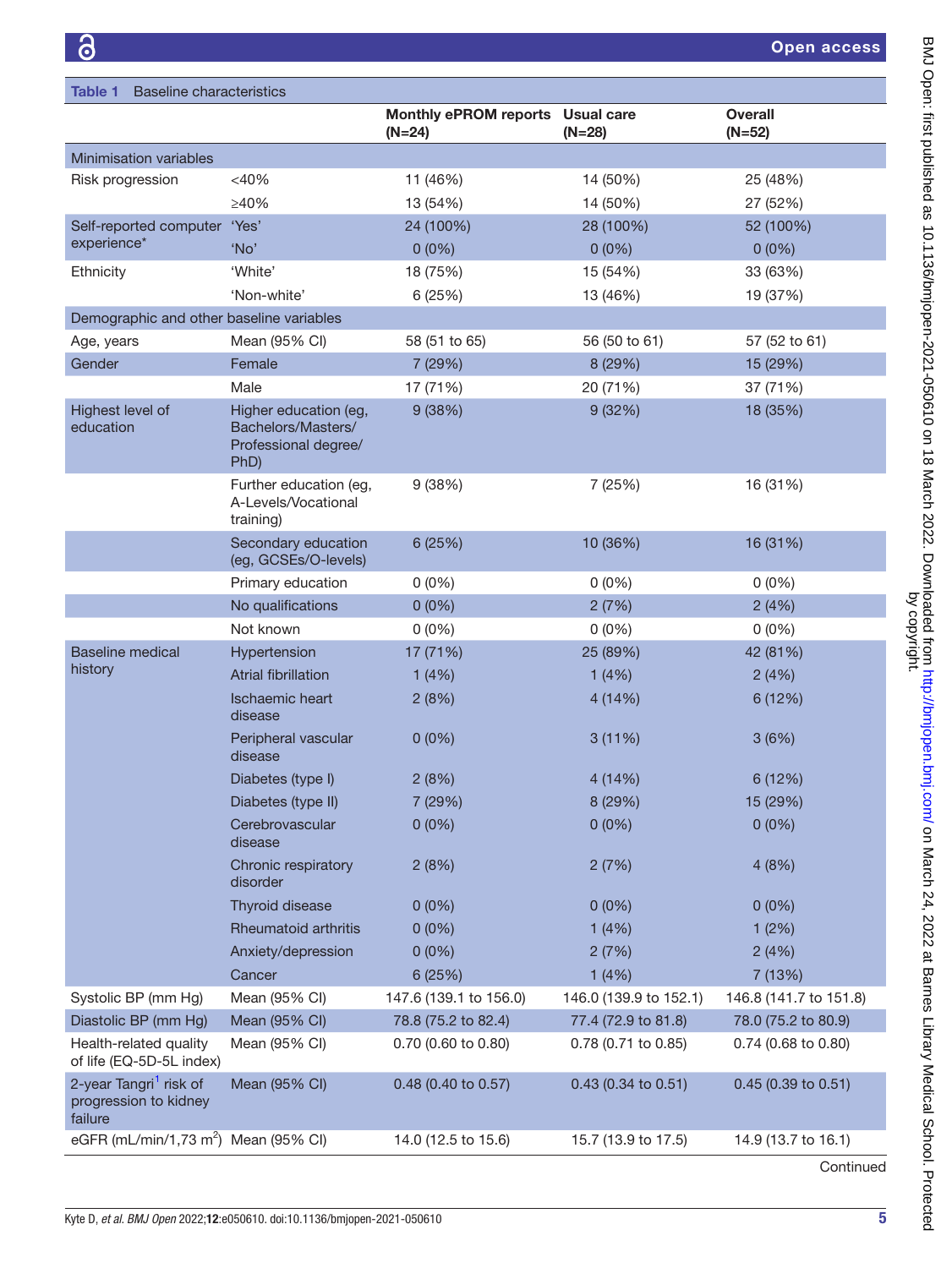| <b>Open access</b>                              |               |                                          |                             |                             |
|-------------------------------------------------|---------------|------------------------------------------|-----------------------------|-----------------------------|
|                                                 |               |                                          |                             |                             |
| Table 1<br>Continued                            |               |                                          |                             |                             |
|                                                 |               | <b>Monthly ePROM reports</b><br>$(N=24)$ | Usual care<br>$(N=28)$      | <b>Overall</b><br>$(N=52)$  |
| Creatinine (µmol/L)                             | Mean (95% CI) | 384.0 (345.8 to 422.2)                   | 357.5 (316.3 to 398.8)      | 369.8 (341.4 to 398.1)      |
| Calcium (µmol/L)                                | Mean (95% CI) | $2.2$ (2.2 to 2.3)                       | $2.3$ (2.2 to 2.3)          | $2.3$ (2.2 to 2.3)          |
| Bicarbonate (µmol/L)                            | Mean (95% CI) | 20.8 (19.8 to 21.9)                      | 21.3 (20.3 to 22.2)         | 21.1 (20.4 to 21.7)         |
| Phosphate (µmol/L)                              | Mean (95% CI) | 1.4 $(1.3 \text{ to } 1.5)$              | 1.4 $(1.3 \text{ to } 1.5)$ | 1.4 $(1.3 \text{ to } 1.5)$ |
| Albumin (g/L)                                   | Mean (95% CI) | 40.4 (38.2 to 42.6)                      | 40.8 (39.0 to 42.7)         | 40.6 (39.2 to 42.0)         |
| ACR (mg/mmol)                                   | Median (IQR)  | 206.1 (126.9-285.2)                      | 178.1 (109.7-246.4)         | 191.0 (139.5-242.5)         |
| <b>Blood glucose</b><br>$(mmol/L)$ <sup>+</sup> | Mean (95% CI) | 8.4 (6.8 to 9.9)                         | 7.0 (5.6 to 8.4)            | 7.6 (6.5 to 8.6)            |

|                   | Missing       | (2%)                | (2%)                | 2(4%)               |
|-------------------|---------------|---------------------|---------------------|---------------------|
| HbA1c (mmol/mol)† | Mean (95% CI) | 57.2 (42.8 to 71.6) | 53.2 (44.0 to 62.5) | 54.6 (47.1 to 62.2) |
|                   | Missing       | 4 (8%)              | 3(6%)               | 7 (14%)             |

\*Defined as regular use of a computer, tablet or smartphone at least weekly.

†For diabetic participants.[1](#page-12-0) Tangri N, Stevens LA, Griffith J, *et al*. A predictive model for progression of chronic kidney disease to kidney failure. Jama. 2011;305(15):1553-1559.<sup>[21](#page-13-6)</sup>

ACR, albumin creatinine ratio; BP, blood pressure; eGFR, estimated glomerular filtration rate; ePROM, electronic patient-reported outcome; EQ5D-5L, EuroQol 5-Dimension, 5-Level; GCSE, General Certificate of Secondary Education; HbA1c, glycated haemoglobin.

'other' (11%), more than one type of action could be recorded for each notification (see [online supplemental](https://dx.doi.org/10.1136/bmjopen-2021-050610) [table S4\)](https://dx.doi.org/10.1136/bmjopen-2021-050610).

#### Clinical outcomes, patient-reported outcomes and healthcare utilisation

Clinical and patient-reported outcome data are available in [online supplemental tables S5 and S6.](https://dx.doi.org/10.1136/bmjopen-2021-050610) As expected, there were high levels of uncertainty around all point estimates given the limited size of the sample.

Healthcare utilisation data appears in [table](#page-9-0) 4. In summary, patients in the intervention arm reported 97 fewer episodes of healthcare utilisation than those in the usual care arm (mean number of episodes per patient: intervention arm=10.3, usual care arm=12.3; intervention arm 0.11 fewer mean episodes per month on trial), which included 54 fewer CKD-related specialist kidney clinic visits (mean per patient: intervention arm=5.4, usual care arm=6.5; intervention arm 0.07 fewer episodes per month on trial). Hospital inpatient stay was similar in both arms. Again, this exploratory data should be treated with caution owing to the small sample size.

#### Safety, protocol deviations

There was one serious adverse event (n=1 death) reported during the trial. Two protocol deviations were recorded, 1 software error (resolved) and one informed consent form error (missing initial) ([online supplemental table S7\)](https://dx.doi.org/10.1136/bmjopen-2021-050610).

#### Qualitative substudy

Semistructured interviews were conducted with 24 trial participants (intervention arm n=14; usual care arm n=10). Interviewee responses supported proof of concept and acceptability and indicated that the system had met our four-fold remit $^{20}$ :

- 1. To allow patients with advanced CKD to remotely selfreport their symptoms using a simple and secure online platform.
- 2. To provide appropriate self-management advice to patients whose ePROM scores highlighted one or more mild/moderate/severe symptoms.
- 3. To allow monitoring of real-time patient ePROM symptom data and subsequent automated notification of both the patient and the clinical team in the advent of a severe symptom.
- 4. To incorporate longitudinal ePROM symptom data in the electronic patient record to help inform clinical consultations and support shared understanding/decision making.

A summary of qualitative findings regarding intervention positives/negatives and suggested system changes is presented in [table](#page-10-0) 5. Patients highlighted benefits around login security; questionnaire structure, clarity and coverage; and felt reassurance that their questionnaire data, including their free-text comments [\(online supple](https://dx.doi.org/10.1136/bmjopen-2021-050610)[mental table S8\)](https://dx.doi.org/10.1136/bmjopen-2021-050610), were being monitored and responded to promptly and/or discussed in clinic. They also reported that the advice around symptoms and self-management was useful and helped alleviate anxiety around the symptoms they were experiencing.

The main system shortfalls, identified across the whole sample, included: failures of the reminder process meaning some patients did not receive reminder emails; a lack of clarity for some patients around which questionnaire they should complete at which time point and confusion around how to view self-management advice; difficulty navigating/scrolling through sections; occasional problems for some patients when submitting the questionnaire. Interviewees suggested a range of changes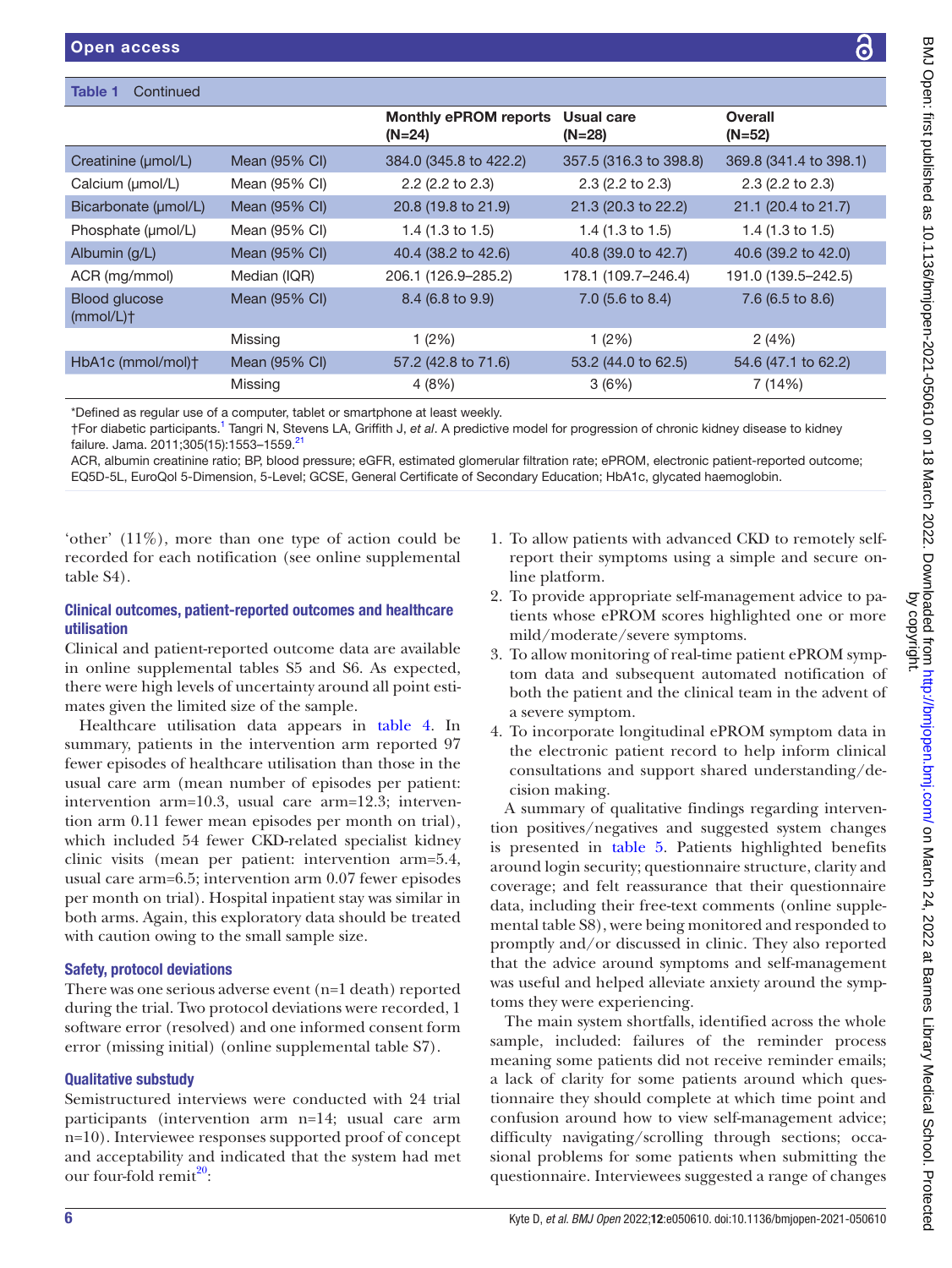| Table 2 ePROM compliance           |                                                                                                                                                                                                                                           |                                                |                                                             |                                         |                                          |                                            |               |                                                                                                                                                                                          |               |                                                             |
|------------------------------------|-------------------------------------------------------------------------------------------------------------------------------------------------------------------------------------------------------------------------------------------|------------------------------------------------|-------------------------------------------------------------|-----------------------------------------|------------------------------------------|--------------------------------------------|---------------|------------------------------------------------------------------------------------------------------------------------------------------------------------------------------------------|---------------|-------------------------------------------------------------|
| questionnaires* CI)<br>Total no of | expected ePROM Total received (%, 95% compliance windowt                                                                                                                                                                                  | Total no submitted in hoc ePROM<br>$(%95%$ CI) | Total no of ad Mean no<br>questionnaire<br>dissions<br>subm | submissions<br>per patient<br>of ad hoc | trial $>90$<br>patients<br>No of<br>days | days (95% Cl)<br>of patients<br>Proportion | No of<br>days | questionnaires >90 trial >180 questionnaires >180 trial >270 questionnaires >270<br>Proportion of patients patients<br>submitting ePROM patients on submitting ePROM on<br>days (95% CI) | days<br>No of | Proportion of patients<br>submitting ePROM<br>days (95% CI) |
| 230                                | 169 (73, 67 to 79)                                                                                                                                                                                                                        | 71 (31, 25 to 37)                              | 86                                                          |                                         | ಔ                                        | 74% (52 to 90)                             | ສ             | 65% (41 to 85)                                                                                                                                                                           |               | 46% (19 to 75)                                              |
|                                    | Accounting for questionnaire allocation date and loss to follow-up/withdrawals/death/progression to kidney failure.<br>Questionnaires received within a $\pm$ 72-hour time window.<br>ePROM, electronic patient-reported outcome measure. |                                                |                                                             |                                         |                                          |                                            |               |                                                                                                                                                                                          |               |                                                             |

aimed at addressing these shortfalls and enhancing the overall functionality of the system.

We experienced HCP recruitment challenges owing to healthcare pressures secondary to the COVID-19 pandemic. This meant that only one HCP interview was completed, precluding robust thematic analysis. We present the summary data in [online supplemental table](https://dx.doi.org/10.1136/bmjopen-2021-050610)  [S9](https://dx.doi.org/10.1136/bmjopen-2021-050610) for completeness.

#### **DISCUSSION**

In this single-centre open-label randomised study, we examined the feasibility of randomising patients with advanced CKD to monthly ePROM reporting with realtime feedback of data or to usual care. We found that the majority of study indicators supported the feasibility of a full-scale RCT: patient eligibility rate (proportion of screened patients eligible) 63%; recruitment rate (of patients approached) 31%; case report form returns 99.5%; and retention 96%. In total, 52 patients were randomised (monthly recruitment rate=4.3), repre senting 79% of the recruitment target sample size (N=66). This level of recruitment would position the study in the top quartile of performance based on a review of recruitment and retention across 151 RCTs funded by the UK Health Technology Assessment Programme.<sup>[27](#page-13-11)</sup> Moreover, overall adherence to the intervention was good, with patients returning 73% of expected ePROM question naires, although not always in the specified time windows. We have, therefore, demonstrated that it is possible to randomise and follow-up patients with high levels of data completion through to 12 months, and that an RCT is feasible.

Within our study, we found the observed pattern of ePROM reporting did not correspond with our *a priori* expectations. Relatively few patients submitted their ques tionnaires within our prespecified compliance window (72 hours either side of the scheduled submission date). Triangulation with qualitative data suggested that it was unlikely that this observation was related to issues around acceptability of the intervention: all participants indi cated positive engagement with the system. Moreover, overall questionnaire return rates were high. A number of patients reported a failure to receive email reminders, or that emails were sent to junk folders, which may have contributed to out-of-window submissions: where patients relied on memory, rather than external prompts. Several patients suggested adding a mobile text reminder option, which they felt would be more reliable. It was our initial intention to include such an option, unfortunately, this was not possible within the existing patient portal framework. This feature will be made available as a priority within the next iteration of the system.

<span id="page-7-0"></span>Our overall findings around feasibility align with similar research conducted in oncology. The feasibility of trial-based exploration of ePROM efficacy in this area has been well established and a number of trials successfully completed internationally, in the USA, $^{10}$  $^{10}$  $^{10}$  France<sup>11</sup> and in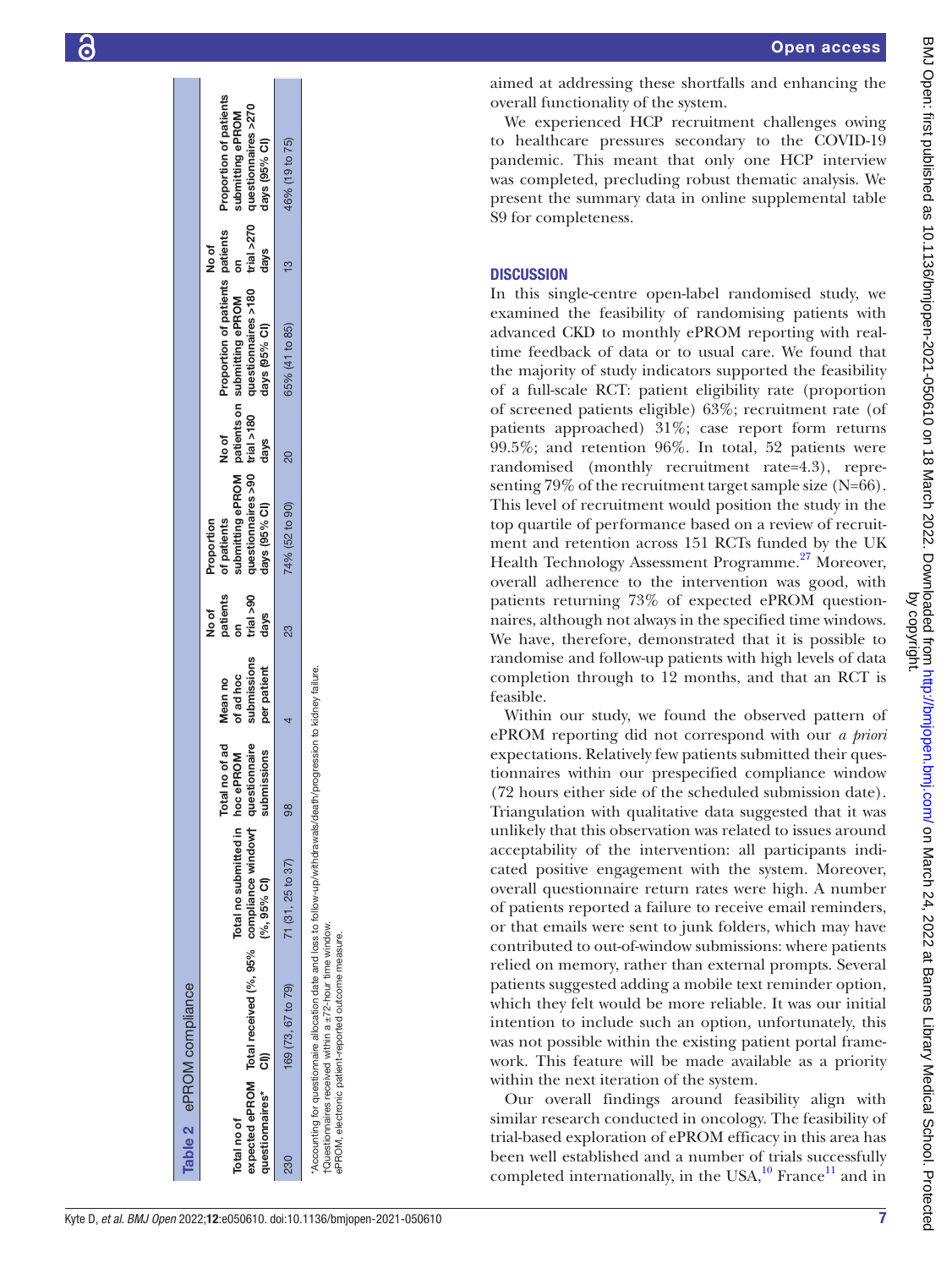<span id="page-8-0"></span>

| Table 3                                           | ePROM intervention: reporting pattern by symptom |              |                         |            |                              |  |
|---------------------------------------------------|--------------------------------------------------|--------------|-------------------------|------------|------------------------------|--|
|                                                   |                                                  |              | No of symptoms reported |            | <b>Proportion of total</b>   |  |
|                                                   | No of times<br>reported                          | Mild $(\% )$ | Moderate (%)            | Severe (%) | symptoms reported<br>(N=579) |  |
| Fatigue                                           | 135                                              | 69 (51)      | 60 (44)                 | 6(4)       | 23%                          |  |
| Shortness of breath                               | 109                                              | 88 (81)      | 17 (16)                 | 4(4)       | 19%                          |  |
| Itchy/dry skin                                    | 102                                              | 53 (52)      | 42(41)                  | 7(7)       | 18%                          |  |
| Pain                                              | 87                                               | 54 (62)      | 29 (33)                 | 4(5)       | 15%                          |  |
| Lack of appetite                                  | 57                                               | 35(61)       | 22(39)                  | 0(0)       | 10%                          |  |
| Ankle swelling                                    | 21                                               | 11 (52)      | 9(43)                   | 1(5)       | 4%                           |  |
| <b>Nausea</b>                                     | 20                                               | 13 (65)      | 7(35)                   | 0(0)       | 3%                           |  |
| Difficulty sleeping                               | 17                                               | 7(41)        | 9(53)                   | 1(6)       | 3%                           |  |
| Faintness/dizziness                               | 11                                               | 6(55)        | 5(45)                   | 0(0)       | 2%                           |  |
| Restless legs or difficulty<br>keeping legs still | 10                                               | 7(70)        | 3(30)                   | 0(0)       | 2%                           |  |
| <b>Diarrhoea</b>                                  | 10                                               | 5(50)        | 5(50)                   | 0(0)       | 2%                           |  |
| Problems with fistula                             | 0                                                | 0(0)         | 0(0)                    | 0(0)       | 0%                           |  |
| Total                                             | 579                                              | 348 (60)     | 208 (36)                | 23(4)      |                              |  |
|                                                   |                                                  |              |                         |            |                              |  |

ePROM, electronic patient-reported outcome.

the UK.<sup>28</sup> Within kidney research, while the feasibility of routine collection of ePROMs in clinical practice has been supported, $29\frac{30}{9}$  there has been relatively little research around trial feasibility until recently. The 'symptom monitoring with feedback trial', is a registry-based pilot cluster RCT among Australian and New Zealand adults with end-stage kidney disease managed on haemodialysis; due for completion in  $2020/2021$ .<sup>31</sup> Early findings from the pilot study suggest feasibility and acceptability when implementing ePROMs with feedback to clinicians in Australian haemodialysis centres, supporting progress to a follow-on multicentre RCT.<sup>[32](#page-13-16)</sup>

Previous ePROM trials have commonly included a primary outcome based around health-related quality of life, for example, measured using the  $EQ-5D<sup>10</sup>$  $EQ-5D<sup>10</sup>$  $EQ-5D<sup>10</sup>$  Based on our study population data, it would require a total of 348 participants to detect a clinically meaningful 0.07 reduction in EQ-5D-5L index<sup>33</sup> (SD=0.18, p=0.05, 90% power, adjusting for 20% attrition). This sample size appears achievable based on the successful implementation of previous UK-led kidney trials with similar (or greater) sample size requirements.<sup>[34 35](#page-13-18)</sup>

While the study intervention was well received by patients and demonstrated proof of concept, there were a number of suggested improvements that may enhance longer-term engagement with the system, for example: simplification the interface and, in particular, improvements to the reminder functionality; incorporation of automated dietary advice; and the inclusion of additional questionnaire items around the psychological impacts associated with CKD. In addition, it was suggested that use of the intervention within a multicentre trial may necessitate system-level modifications to ensure compatibility with different IT infrastructures at other hospitals.

Work conducted within a UK oncology setting has shown that it is possible to integrate a single ePROM system across multiple NHS trusts, each with unique IT platforms, but that repeated integration at each separate site often takes considerable time and resources.<sup>9</sup> Our own experience of linking an ePROM to an existing hospitalbased patient portal was mixed. Positives included the in-built security aspects, which some patients particularly valued, and also the ability to share data within the electronic medical record relatively easily. Negatives included functionality issues around the interface and the lack of some important features, for example, text reminders and smartphone compatibility. In addition, issues with sign-up to the patient portal for some patients meant that study staff could not approach them to take part in the trial without first arranging access to the patient portal, which created a substantial barrier to recruitment.

Looking ahead to the roll-out of an ePROM system within a multicentre trial, and also considering future potential implementation in clinical practice, the use of a single hospital patient portal as the foundation platform may hinder effective scale-up. Any ePROM system would ideally require full integration with the electronic healthcare record at each site, and also a unified interface, to maximise the likelihood of success and utility. In a recent renal stakeholder summit aimed at developing a UK ePROM roadmap—involving patients, HCPs, academics and funders/renal organisations (including the Renal Association, British Renal Society, Kidney Care UK, National Kidney Federation, Kidney Research UK)— the development of a single online ePROM gateway/dash-board was identified as a key priority.<sup>[36](#page-13-19)</sup> Such a dashboard would provide patients with a simple and consistent point of entry and allow them the flexibility to configure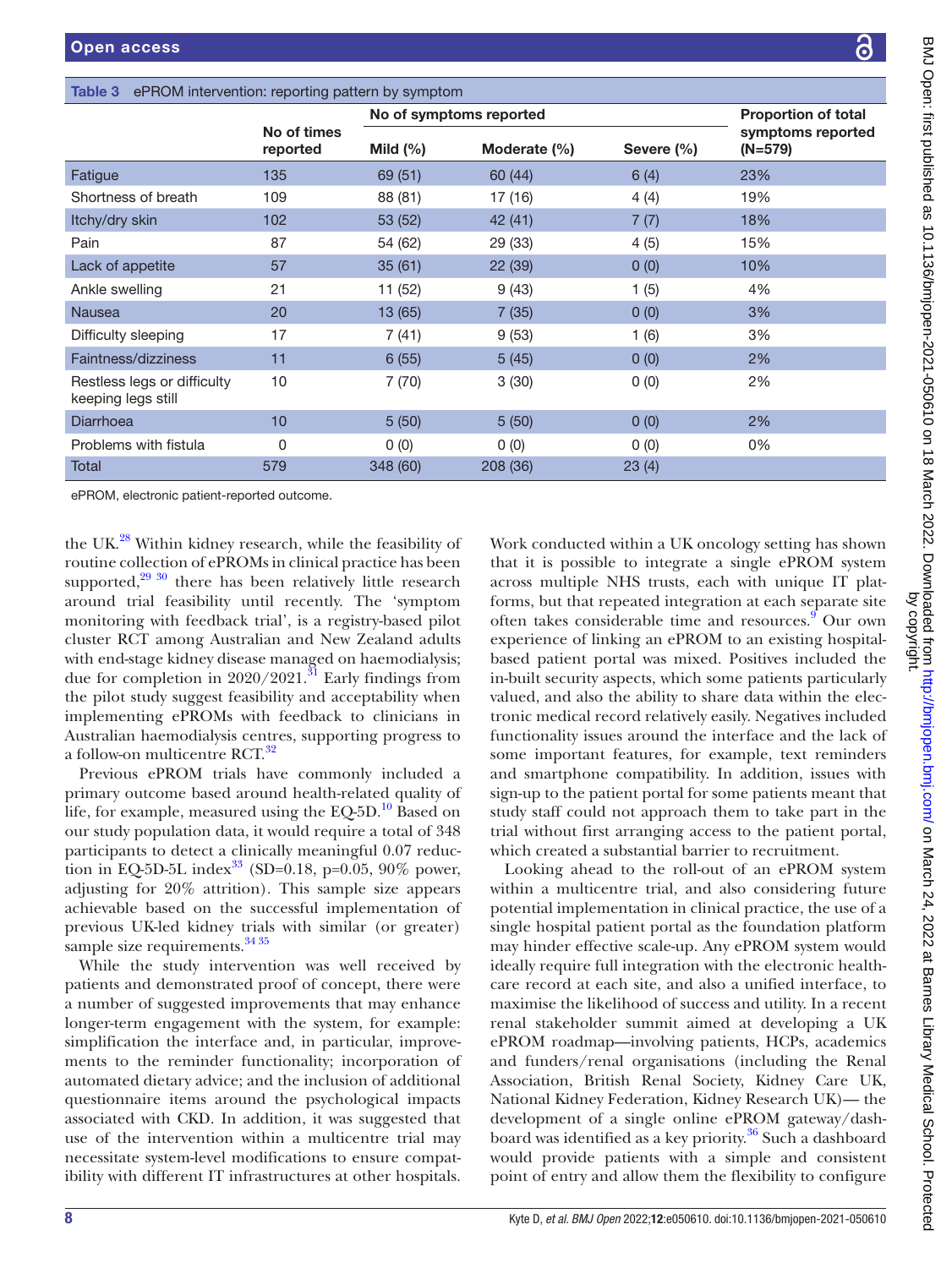| Summary of healthcare utilisation<br>Table 4                                     |                          |                                                        |                          |                                               |                          |                                             |                          |                                                    |                          |                                                       |                   |                                                     |
|----------------------------------------------------------------------------------|--------------------------|--------------------------------------------------------|--------------------------|-----------------------------------------------|--------------------------|---------------------------------------------|--------------------------|----------------------------------------------------|--------------------------|-------------------------------------------------------|-------------------|-----------------------------------------------------|
|                                                                                  | CKD-related              |                                                        |                          |                                               | Not CKD-related          |                                             |                          |                                                    |                          | CKD relationship unknown                              |                   |                                                     |
|                                                                                  | Intervention (N=24)      |                                                        | Usual care (N=28)        |                                               | Intervention (N=24)      |                                             | Usual care (N=28)        |                                                    | Intervention (N=24)      |                                                       | Usual care (N=28) |                                                     |
| NHS service category                                                             | Episodes                 | inpatient<br>hospital<br>(days)<br>stay<br><b>SHIN</b> | Episodes                 | npatient<br>hospital<br>(days)<br>SHR<br>stay | Episodes                 | stay (days)<br>inpatient<br>hospital<br>SHR | Episodes                 | stay (days)<br>inpatient<br>hospital<br><b>NHS</b> | Episodes                 | inpatient<br>hospital<br>(days)<br><b>NHS</b><br>stay | Episodes          | stay (days)<br>inpatient<br>hospital<br><b>SHIN</b> |
| GP appointment                                                                   |                          |                                                        | $4 (n=2)$                |                                               | $14(n=9)$                |                                             | $23(n=15)$               |                                                    | $\circ$                  |                                                       | $4 (n=2)$         |                                                     |
| GP out of hours service                                                          | $\circ$                  |                                                        | $\circ$                  |                                               | $\circ$                  |                                             | $\mathbf{r}$             |                                                    | $\circ$                  |                                                       | $\circ$           |                                                     |
| Specialist kidney clinic                                                         | $129 (n=22)$             |                                                        | $183 (n = 26)$           |                                               | $\overline{\phantom{0}}$ |                                             | $\circ$                  |                                                    | $\circ$                  |                                                       | $\circ$           |                                                     |
| (other than specialist kidney<br>NHS outpatient clinic<br>clinic)                | $(0 - 6)$                |                                                        | $15(n=12)$               |                                               | $41 (n = 13)$            |                                             | $74(n=17)$               |                                                    | ↽                        |                                                       | ᠇                 |                                                     |
| NHS walk-in centre                                                               | $\circ$                  |                                                        | $\circ$                  |                                               | π                        |                                             | $\circ$                  |                                                    | $\circ$                  |                                                       | $\circ$           |                                                     |
| NHS 11/NHS direct<br>telephone call                                              | $\circ$                  |                                                        | $\circ$                  |                                               | $\mathbf \tau$           |                                             | $\overline{\phantom{0}}$ |                                                    | $\circ$                  |                                                       | $\circ$           |                                                     |
| A&E                                                                              |                          |                                                        | $\circ$                  |                                               | $2(n=2)$                 |                                             | $5 (n=3)$                |                                                    | $\overline{\phantom{0}}$ |                                                       |                   |                                                     |
| NHS hospital inpatient stay                                                      | $4 (n=3)$                | $\sim$                                                 | $2(n=2)$                 | w                                             | $2(n=2)$                 | $\overline{ }$                              | $2(n=2)$                 | ${}^{\circ}$                                       | $\circ$                  |                                                       | $2(n=2)$          | $\sim$                                              |
| Other:                                                                           | $9(n=5)$                 |                                                        | $19(n=13)$               |                                               | $27 (n=4)$               |                                             | $8(n=3)$                 |                                                    | $2(n=2)$                 |                                                       | $\circ$           |                                                     |
| Imaging                                                                          | S                        |                                                        | $\circ$                  |                                               | $\sim$                   |                                             | $\blacksquare$           |                                                    | $\blacksquare$           |                                                       | $\circ$           |                                                     |
| Home visit                                                                       | $\mathbf{\Omega}$        |                                                        | 5                        |                                               | $\circ$                  |                                             | $\circ$                  |                                                    | $\circ$                  |                                                       | $\circ$           |                                                     |
| Phlebotomy                                                                       | $\overline{\phantom{0}}$ |                                                        | $\overline{\phantom{m}}$ |                                               | $\circ$                  |                                             | $\circ$                  |                                                    | $\circ$                  |                                                       | $\circ$           |                                                     |
| roadshow/open day<br>Health education/                                           |                          |                                                        | $\mathbf \tau$           |                                               | $\circ$                  |                                             | $\circ$                  |                                                    | $\circ$                  |                                                       | $\circ$           |                                                     |
| Chemotherapy                                                                     | $\circ$                  |                                                        | $\circ$                  |                                               | $\infty$                 |                                             | $\circ$                  |                                                    | $\circ$                  |                                                       | $\circ$           |                                                     |
| Ophthalmology<br>procedure                                                       | $\circ$                  |                                                        | $\circ$                  |                                               | $\mathbf \tau$           |                                             | $\circ$                  |                                                    | $\circ$                  |                                                       | $\circ$           |                                                     |
| Other (NHS)                                                                      | $\sim$                   |                                                        | 5                        |                                               | $\mathbf -$              |                                             | Z                        |                                                    | $\overline{\phantom{0}}$ |                                                       | 0                 |                                                     |
| Other (private)                                                                  | $\circ$                  |                                                        | $\circ$                  |                                               | $\frac{5}{5}$            |                                             | $\circ$                  |                                                    | $\circ$                  |                                                       | $\circ$           |                                                     |
| Total                                                                            | $154 (n=22)$             | $\overline{ }$                                         | $222(n=26)$              |                                               | 89 (n=14)                |                                             | $114(n=23)$              |                                                    | $4(n=2)$                 |                                                       | $8(n=4)$          |                                                     |
| A&E, Accident and Emergency; GP, general practice; NHS, National Health Service. |                          |                                                        |                          |                                               |                          |                                             |                          |                                                    |                          |                                                       |                   |                                                     |

6

by copyright. BMJ Open: first published as 10.1136/bmjopen-2021-050610 on 18 March 2022. Downloaded from <http://bmjopen.bmj.com/> on March 24, 2022 at Barnes Library Medical School. Protected

<span id="page-9-0"></span>9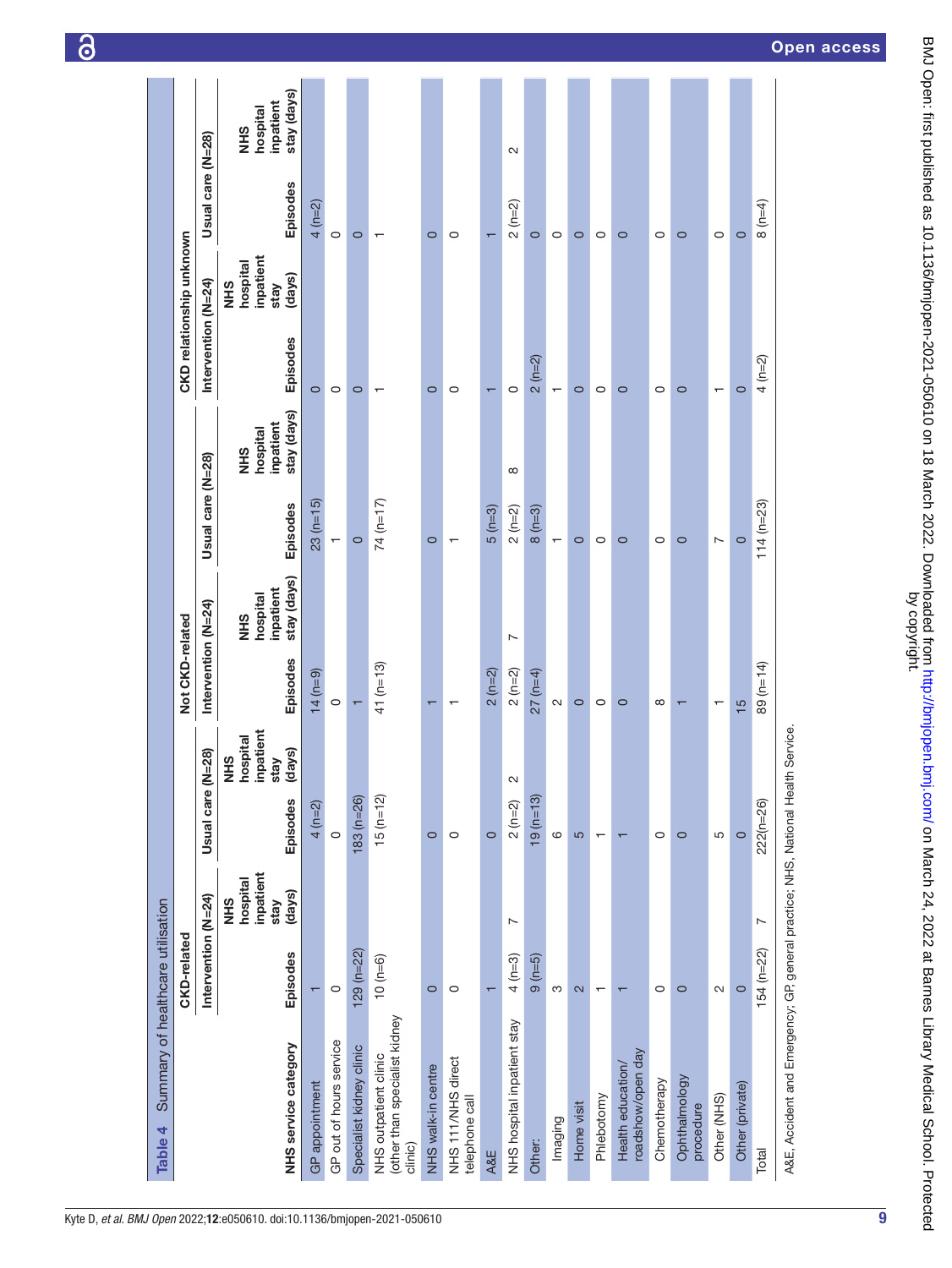**BM** 

<span id="page-10-0"></span>

| <b>Open access</b>                                        | Õ                                                                                                                                                                                                                                                                                                                                                                                                                                                                                                                                                                        |
|-----------------------------------------------------------|--------------------------------------------------------------------------------------------------------------------------------------------------------------------------------------------------------------------------------------------------------------------------------------------------------------------------------------------------------------------------------------------------------------------------------------------------------------------------------------------------------------------------------------------------------------------------|
|                                                           | Table 5 Summary of qualitative findings regarding intervention positives/negatives and suggested system changes                                                                                                                                                                                                                                                                                                                                                                                                                                                          |
| Theme subtheme                                            | <b>Illustrative quote(s)</b>                                                                                                                                                                                                                                                                                                                                                                                                                                                                                                                                             |
| Intervention positives                                    |                                                                                                                                                                                                                                                                                                                                                                                                                                                                                                                                                                          |
| Questionnaire data acted<br>on                            | "On a few occasions I was very impressed that what I had put on the form, obviously had been<br>noticed and had been picked up. And was discussed with me at clinic and I thought that was one<br>of the big positives of the form itself."(Patient 01)                                                                                                                                                                                                                                                                                                                  |
| Provided reassurance                                      | "it does give you some reassurance if you can be told, well that's normal for the problems<br>you've got."(Patient 02)                                                                                                                                                                                                                                                                                                                                                                                                                                                   |
| Quick to complete                                         | "The first one probably took me quarter of an hour because I read through it very carefully and<br>double checked what I was saying as I went along. But once I'd done a couple then it was sort of<br>less than ten minutes I sort of answered the questions as I felt at the time But it was a breeze<br>once I got used to it that was fine it was easy to fill in."(Patient 03)                                                                                                                                                                                      |
| Alleviated anxiety                                        | "I found it positive. I think it takes worries away to be honest with you You have the advice that<br>was given, so you didn't feel as if you're the only person that ever-had itchiness before. It was<br>obviously something that was very common. So, I would have said it alleviated any anxiety, for<br>me."(Patient 01)                                                                                                                                                                                                                                            |
| Questionnaire structure/<br>content                       | "I think the questions, they're quite clear and quite precise."(Patient 04); "my symptoms<br>headaches, itchy skin, swelling which it covered, tiredness which it covered I think it covered<br>everything from my point of view."(Patient 05)                                                                                                                                                                                                                                                                                                                           |
| Provision of guidance                                     | "it prompted you to give the QE a ring and discuss it, you know what I mean you know<br>like feeling worse and feeling tired or whatever, just to ring up and speak to somebody cause<br>sometimes you don't you just don't do that you just carry on, you just carry on till your next<br>appointment. So, it made you think about it."(Patient 06)                                                                                                                                                                                                                     |
| Immediate clinical<br>assistance                          | "it's nice to know that, you know if anything is going wrong then I can get help more or less<br>straightaway."(Patient 07)                                                                                                                                                                                                                                                                                                                                                                                                                                              |
| Free-text comments                                        | "Initially I was filling the form in and putting very little additional information on. Latterly I was<br>putting a lot more information on and I was very pleased on two occasions that when I went for<br>my renal check-up, the points that I'd made had been noticed and were brought up it was an<br>additional form of communication in that if I'd got a concern or something was happening, I could<br>put it on the form and you could use it to answer questions then as to how you were coping,<br>what you were doing and how you were feeling."(Patient 01) |
| Self-management advice                                    | "very useful because as a lay person not understanding the functions of the body, not that well<br>if you see what I mean, it's useful sometimes to get a bit of guidance as to where you need to<br>go."(Patient 03)                                                                                                                                                                                                                                                                                                                                                    |
| Login security                                            | " I think the security of, if you like, the double tier I think is very, very good indeed."(Patient 08)                                                                                                                                                                                                                                                                                                                                                                                                                                                                  |
| User-friendly                                             | "I think it's quite simple and user friendly." (Patient 04)                                                                                                                                                                                                                                                                                                                                                                                                                                                                                                              |
| Intervention negatives                                    |                                                                                                                                                                                                                                                                                                                                                                                                                                                                                                                                                                          |
| Reminder failures                                         | "some of the time it didn't come through on my daughter's iPhone and then it would come<br>through the next month but miss a month Seemed to be hit and miss sometimes."(Patient 07)                                                                                                                                                                                                                                                                                                                                                                                     |
| Questionnaire completion                                  | "The complicated bit, which I did struggle with, was trying to get up the latest questionnaire,<br>which needed to be completed"(Patient 08); "I would actually number the questionnaires so<br>you can tell which ones you've done and completed sometimes I didn't know which ones I'd<br>done and which ones I hadn't done"(Patient 05)                                                                                                                                                                                                                               |
| Prominence of next steps<br>and self-management<br>advice | "Yeah, I don't remember seeing too much of that [information] at the end of it to be<br>honest."(Patient 15)                                                                                                                                                                                                                                                                                                                                                                                                                                                             |
| system                                                    | Difficulty navigating through "for some reason one of the sections within a section I could scroll down but the inner bar<br>multiple sections within the I couldn't scroll down completely there were like 10 questions, maybe 12 questions, and you<br>could get down to question eight, but I couldn't get down to the last two"(Patient 09)                                                                                                                                                                                                                          |
| Difficulty submitting the<br>questionnaire                | "on two separate occasions we did try and fill it out but then the problem is there was never a<br>finish or a continuation of the questionnaire, so we couldn't exactly finish it"(Patient 10)                                                                                                                                                                                                                                                                                                                                                                          |
| Suggested system changes                                  |                                                                                                                                                                                                                                                                                                                                                                                                                                                                                                                                                                          |
| Improve reminders                                         | "perhaps like my daughter found that, you know, it was hit and miss when the questionnaire<br>[reminders] came through. That could be improved on"(Patient 07)                                                                                                                                                                                                                                                                                                                                                                                                           |
| Enhance/simplify interface                                | "navigating your way through the electronic system could be made a bit easier."(Patient 08).                                                                                                                                                                                                                                                                                                                                                                                                                                                                             |
|                                                           | Continued                                                                                                                                                                                                                                                                                                                                                                                                                                                                                                                                                                |
| 10                                                        | Kyte D, et al. BMJ Open 2022;12:e050610. doi:10.1136/bmjopen-2021-050610                                                                                                                                                                                                                                                                                                                                                                                                                                                                                                 |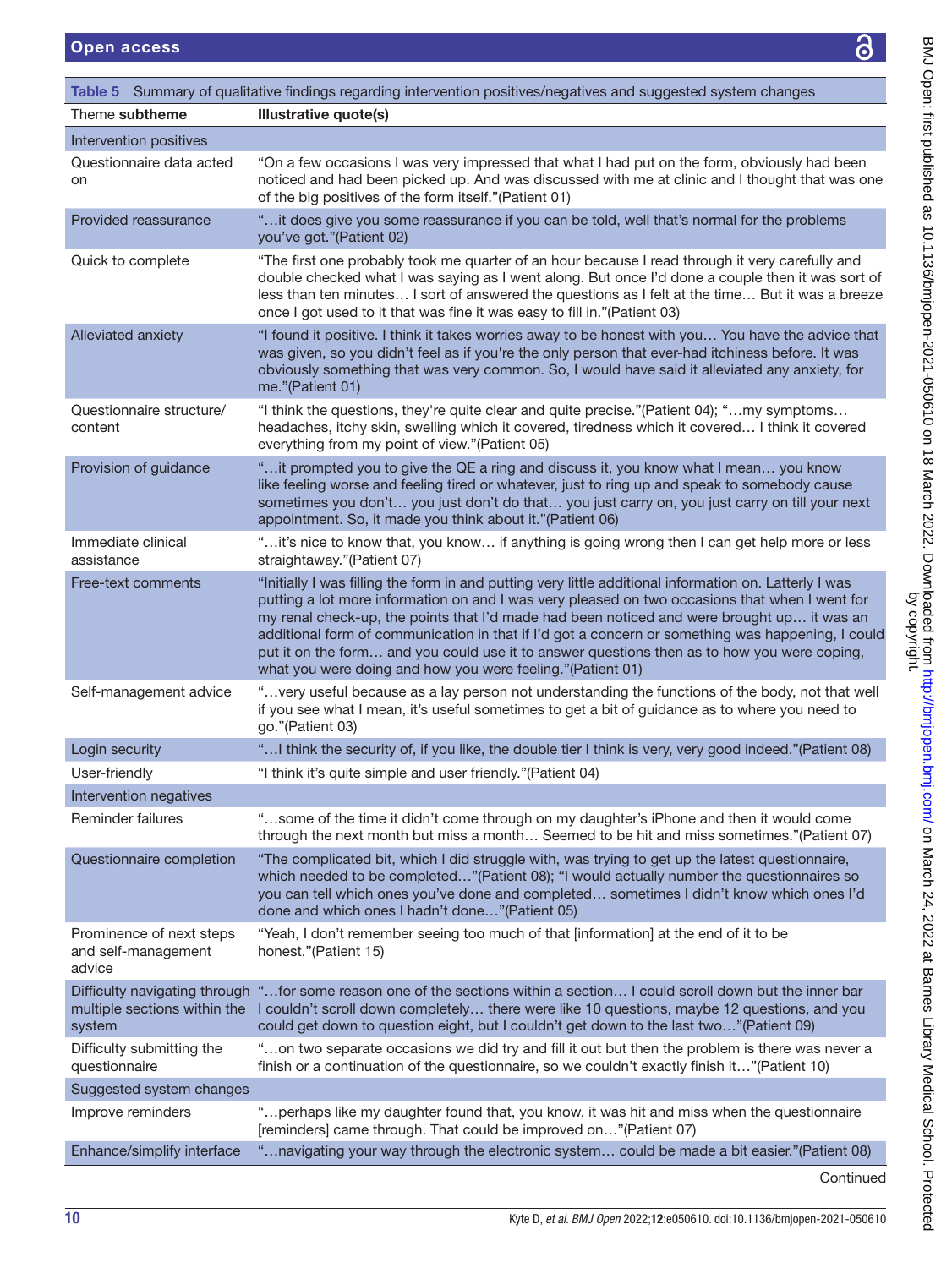| Table 5 Continued                                                                                |                                                                                                                                                                                                                                                                                                                                                                                                                             |
|--------------------------------------------------------------------------------------------------|-----------------------------------------------------------------------------------------------------------------------------------------------------------------------------------------------------------------------------------------------------------------------------------------------------------------------------------------------------------------------------------------------------------------------------|
| Theme subtheme                                                                                   | Illustrative quote(s)                                                                                                                                                                                                                                                                                                                                                                                                       |
| Incorporate dietary advice                                                                       | "my major one really, which I've been surprised at, was the lack of information regarding, you<br>know, diet"(Patient 11)                                                                                                                                                                                                                                                                                                   |
| Incorporate questions<br>around psychological well-<br>being/mood                                | "I think just having that questionnaire to see how your mood is and how you can look back on it<br>and see where, like, how you can improve and how you can change it slightly and try and move<br>on from there"(Patient 10)                                                                                                                                                                                               |
| Timing of questionnaire<br>completion related to<br>clinical encounter/receiving<br>results      | "I'm getting the [clinic] results sometimes before I answer the questionnaire, and I think that<br>possibly can end in user bias 'cause if my results are not very good then sometimes that<br>can translate into feeling bad, you know, rather than the other way round, if you know what I<br>mean?"(Patient 12)                                                                                                          |
| Incorporate other symptom<br>questions                                                           | "I think it's worthwhile [adding] leg cramps it's just when you're in bed at night and lying<br>down. It'll be like absolutely agonising, just like really painful it is one of the key symptoms,<br>yeah."(Patient 04)                                                                                                                                                                                                     |
| Tick-box option to prompt<br>contact with the clinical<br>team                                   | "I'd perhaps have the tick box at the end of the questions to say 'could somebody ring you'<br>would be a good idea for someone to give you that reassurance with a phone call of how to<br>ease the symptoms."(Patient 05)                                                                                                                                                                                                 |
| Simplify the questionnaire<br>submission process                                                 | "I found a little bit of confusion on the last page where you, they showed you your answers,<br>what you'd put, there's submit button on that page. I had to come back a page to submit it, that<br>caused confusion a couple of times."(Patient 01)                                                                                                                                                                        |
| Make data available to GPs                                                                       | "the GP side of things in the UK isn't necessarily that well linked into the hospital system with<br>the technology that we have these days you'd think that it would be sensible to have the GP on<br>if you like a version of 'MyHealth' so they can see exactly what the hospital are seeing, obviously<br>within the rules of confidentiality I think the more integrated it is the better it will work"(Patient<br>03) |
| Combine questionnaire<br>data with other clinical/<br>lifestyle information<br>collected at home | "it was just my wondering whether there was another level perhaps whether blood pressure<br>something like thatthings like the blood pressure and weight I have to record every day<br>anyway"(Patient 13)                                                                                                                                                                                                                  |
| notification thresholds for<br>different symptoms                                                | Consider flexibility in setting "Have the same system as the failsafe system but don't have it as severe. Maybe say level three,<br>make it to level two or level one."(Patient 14)                                                                                                                                                                                                                                         |

GP, general practitioner.

the platform to their liking, for example, around how reminders were configured/delivered, how their data and clinical advice were presented, or which primary/ secondary care providers would have permissions to access their symptom information. Back-end development of application programming interfaces would then allow permitted healthcare providers to securely 'pull' appropriate data into their electronic medical record, regardless of their underlying system architecture.

#### Strengths and limitations

This is the first UK study conducted in a CKD population that has explored the feasibility of ePROM capture/ feedback with real-time integration within the electronic medical record. Our findings will help guide the design of a future RCT aimed at exploring efficacy and cost effectiveness. As this was a pilot study, no inferences can be made about the intervention's therapeutic efficacy. Nevertheless, clinical data around eGFR, risk of progression to kidney failure and healthcare utilisation show trends towards improvement in the intervention arm, suggesting further research is warranted.

The attrition rate for this study was larger than expected, owing to a higher proportion of patients progressing to kidney failure than anticipated (38% of patients randomised, vs 20% predicted). While this demonstrated the effectiveness of our recruitment strategy, which targeted patients with advanced CKD at risk of progression, the sample size for a future trial may need to be adjusted accordingly to account for this observation depending on the exact nature of the primary outcome.

During the qualitative process analysis, it was not possible to conduct dual-coding or triangulation, this should be taken into account when interpreting the findings.

The prespecified data analysis plan for this pilot study did not stipulate capture of the reason for starting dialysis, only the start date and type of dialysis was recorded.

Finally, a sizeable proportion of patients who were approached during study recruitment declined participation owing to concerns around internet access/computer inexperience. While, anecdotally, reports suggest that patients have become much more comfortable with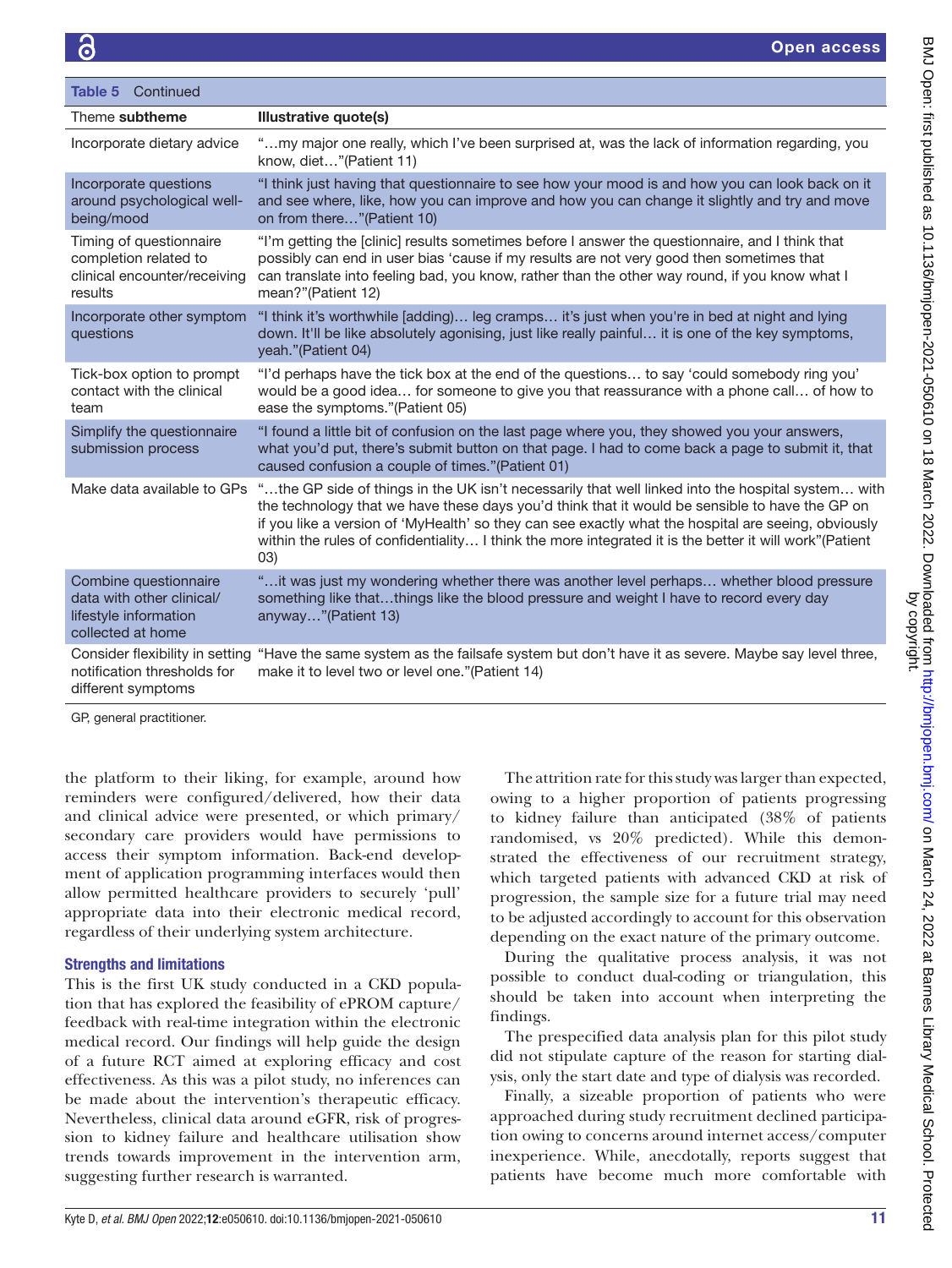#### Open access

the use of digital healthcare necessitated during the COVID-19 pandemic, any future RCT should focus on broadening study accessibility and reducing the possibility of digital exclusion by: (1) ensuring the use of a simple user-friendly platform, with adequate training/support in place at the outset and (2) potentially providing an offline, for example, paper-based, PRO option.

#### **CONCLUSIONS**

This UK single-centre, open-label, randomised controlled pilot study has demonstrated that it is feasible to conduct a trial incorporating online ePROM symptom reporting, with high rates of data completion. Based on patient feedback and system data, improvements to our ePROM intervention should be implemented to enhance functionality, long-term engagement and scalability prior to a multicentre RCT.

#### Author affiliations

<sup>1</sup>School of Applied Health & Community, University of Worcester, Worcester, UK <sup>2</sup> Centre for Patient Reported Outcomes Research, Institute of Applied Health Research, College of Medical and Dental Sciences, University of Birmingham, Birmingham, UK

3 University Hospitals Birmingham NHS Foundation Trust, Birmingham, UK 4 Birmingham Clinical Trials Unit (BCTU), Institute of Applied Health Research, University of Birmingham, Birmingham, UK

<sup>5</sup>Patient Advisory Group, Centre for Patient-Reported Outcomes Research, Institute of Applied Health Research, University of Birmingham, Birmingham, UK

6 Birmingham Health Partners Centre for Regulatory Science and Innovation, University of Birmingham, Birmingham, UK

<sup>7</sup>National Institute for Health Research (NIHR) Birmingham Biomedical Research Centre, University of Birmingham, Birmingham, UK

<sup>8</sup>National Institute for Health Research (NIHR) Applied Research Collaboration (ARC) West Midlands, University of Birmingham, Birmingham, UK

<sup>9</sup>National Institute for Health Research (NIHR) Surgical Reconstruction and Microbiology Research Centre, University Hospitals Birmingham NHS Foundation Trust and University of Birmingham, Birmingham, UK

<sup>10</sup>Health Economics Unit, Institute of Applied Health Research, University of Birmingham, Birmingham, UK

Acknowledgements The authors would like to thank all participants in the study. We would also like to thank the kidney research team and kidney care team at Queen Elizabeth Hospital Birmingham and the Birmingham Clinical Trials Unit for helping to run and deliver the trial. We would like to acknowledge Anita Walker for her administrative support and the RePROM Patient Advisory Group for their input into the design of the study. We thank all members of the Trial Steering Committee (Dr Andrew Mooney, Adult Renal Services, Lincoln Wing, St James University Hospital, Leeds, UK; Dr Kirstie Haywood, Warwick Research in Nursing, Warwick Medical School, University of Warwick, UK; Dr Mark Jesky, Department of Nephrology, Nottingham University Hospitals NHS Trust, Nottingham, UK) for their advice and support. We would also like to thank Profs Ethan Basch (University of North Carolina, United States), Niels Hjöllund (Arhuus University, Denmark) and Galina Velikova (Patient Outcomes Group, University of Leeds, United Kingdom) for their support and design input.

Contributors DK is the chief investigator and guarantor and takes final responsibility for study design, conduct and decision to submit for publication. DK led the study design process with input from NA, JB, AB, EB, MCa, MCh, PC, MD, HE, GH, NJI, LJJ, SO'B, GP, KS, SS, RV and JW. DK, NA, EB, MCh, PC, MD, HE, EF, GH, SS and AW were involved in the acquisition of data. DK and JB conducted the analysis with support from NJI. DK prepared the first draft of the manuscript with approval from all authors. All investigators (DK, NA, JB, AB, EB, MCa, MCh, PC, MD, HE, GH, NJI, LJJ, SO'B, GP, KS, SS, RV, JW, EF, AW) provided critical input regarding the interpretation of findings, were involved in revising the manuscript for its important intellectual content and read and approved the final manuscript.

Funding This paper presents independent research funded by the National Institute for Health Research (NIHR) Post-Doctoral Fellowship Scheme, grant number PDF-2016-09-009.

Competing interests EB, MCh, NJI and JB report grants from NIHR. MCa is an NIHR Senior Investigator and receives funding from the NIHR Birmingham Biomedical Research Centre, the NIHR Surgical Reconstruction and Microbiology Research Centre and NIHR Applied Research Collaboration West Midlands at the University of Birmingham and University Hospitals Birmingham NHS Foundation Trust, Health Data Research UK, Innovate UK (part of UK Research and Innovation), Macmillan Cancer Support, UCB Pharma and GSK. MC has received personal fees from Astellas, Takeda, Merck, Daiichi Sankyo, Glaukos, GSK and the Patient-Centered Outcomes Research Institute (PCORI) outside the submitted work. DK reports grants from Macmillan Cancer Support, Innovate UK, the NIHR, NIHR Birmingham Biomedical Research Centre, and NIHR SRMRC at the University of Birmingham and University Hospitals Birmingham NHS Foundation Trust, and personal fees from Merck outside the submitted work.

Patient and public involvement Patients and/or the public were involved in the design, or conduct, or reporting, or dissemination plans of this research. Refer to the Methods section for further details.

Patient consent for publication Not applicable.

Ethics approval This study was approved by the West Midlands Edgbaston Research Ethics Committee (Ref: 18/WM/0013) on 23 February 2018 (ePROM finalisation and pilot trial). Participants gave informed consent to participate in the study before taking part.

Provenance and peer review Not commissioned; externally peer reviewed.

Data availability statement Data are available on reasonable request. The datasets used and/or analysed during the current study are available from the Birmingham Clinical Trials Unit on reasonable request via the corresponding author.

Supplemental material This content has been supplied by the author(s). It has not been vetted by BMJ Publishing Group Limited (BMJ) and may not have been peer-reviewed. Any opinions or recommendations discussed are solely those of the author(s) and are not endorsed by BMJ. BMJ disclaims all liability and responsibility arising from any reliance placed on the content. Where the content includes any translated material, BMJ does not warrant the accuracy and reliability of the translations (including but not limited to local regulations, clinical guidelines, terminology, drug names and drug dosages), and is not responsible for any error and/or omissions arising from translation and adaptation or otherwise.

Open access This is an open access article distributed in accordance with the Creative Commons Attribution 4.0 Unported (CC BY 4.0) license, which permits others to copy, redistribute, remix, transform and build upon this work for any purpose, provided the original work is properly cited, a link to the licence is given, and indication of whether changes were made. See: [https://creativecommons.org/](https://creativecommons.org/licenses/by/4.0/) [licenses/by/4.0/](https://creativecommons.org/licenses/by/4.0/).

#### ORCID iDs

Derek Kyte <http://orcid.org/0000-0002-7679-6741> Melanie Calvert <http://orcid.org/0000-0002-1856-837X> Marie Chadburn<http://orcid.org/0000-0003-0635-6852> Louise J Jackson <http://orcid.org/0000-0001-8492-0020>

#### **REFERENCES**

- <span id="page-12-0"></span>1 Lockwood MB, Chung S, Puzantian H, *et al*. Symptom cluster science in chronic kidney disease: a literature review. *[West J Nurs](http://dx.doi.org/10.1177/0193945918808766)  [Res](http://dx.doi.org/10.1177/0193945918808766)* 2019;41:1056–91.
- 2 Almutary H, Bonner A, Douglas C. Symptom burden in chronic kidney disease: a review of recent literature. *[J Ren Care](http://dx.doi.org/10.1111/j.1755-6686.2013.12022.x)* 2013;39:140–50.
- <span id="page-12-1"></span>3 Cabrera VJ, Hansson J, Kliger AS, *et al*. Symptom management of the patient with CKD: the role of dialysis. *[Clin J Am Soc Nephrol](http://dx.doi.org/10.2215/CJN.01650216)* 2017;12:687–93.
- <span id="page-12-2"></span>4 Hassan R, Akbari A, Brown PA, *et al*. Risk factors for unplanned dialysis initiation: a systematic review of the literature. *[Can J Kidney](http://dx.doi.org/10.1177/2054358119831684)  [Health Dis](http://dx.doi.org/10.1177/2054358119831684)* 2019;6:205435811983168.
- 5 Arulkumaran N, Navaratnarajah A, Pillay C, *et al*. Causes and risk factors for acute dialysis initiation among patients with end-stage kidney disease-a large retrospective observational cohort study. *[Clin](http://dx.doi.org/10.1093/ckj/sfy118)  [Kidney J](http://dx.doi.org/10.1093/ckj/sfy118)* 2019;12:550–8.
- 6 Mendelssohn DC, Curtis B, Yeates K, *et al*. Suboptimal initiation of dialysis with and without early referral to a nephrologist. *[Nephrology](http://dx.doi.org/10.1093/ndt/gfq843)  [Dialysis Transplantation](http://dx.doi.org/10.1093/ndt/gfq843)* 2011;26:2959–65.